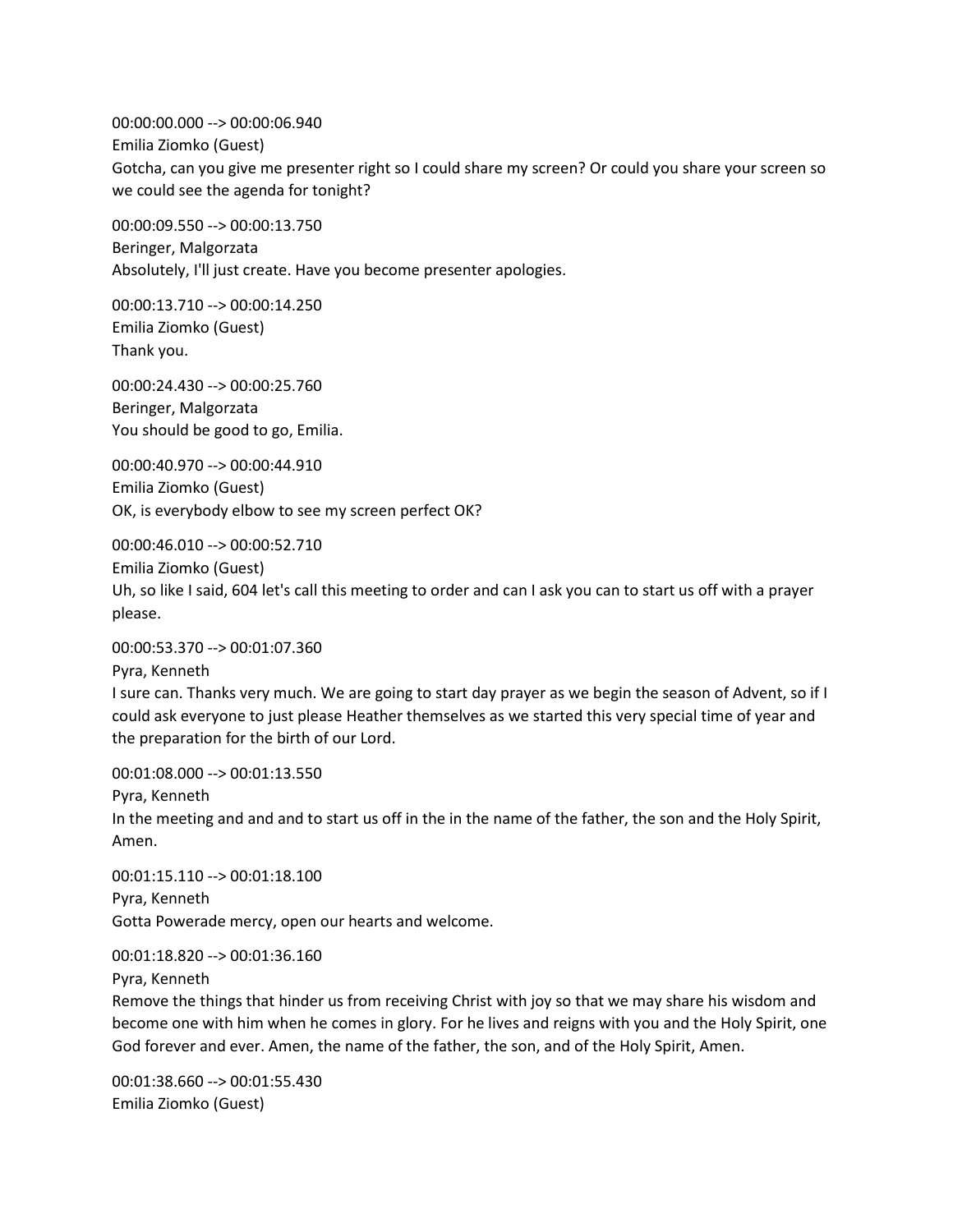All right, well I would like to welcome everybody to tonight's meeting. Thank you so much for taking the time to join us. I just want to extend a special welcome to Terry Harris which is our board of Trustee as well as John Fiacco for planning and I see we have.

00:01:56.720 --> 00:02:21.890 Emilia Ziomko (Guest) Uh, from our Council we have Ether Secretary metalium all our our vice chair and paddle martyniakp which is our Treasurer so and everybody else will come. And let's get started. So let's start off with approving the agenda which is being shared on my screen right now. So I would like to raise a motion to approve the agenda and once you go through it blocking it somebody to 2nd net.

00:02:22.850 --> 00:02:26.660 Emilia Ziomko (Guest) And we can do that by using that little hand, raise their hands button.

00:02:27.800 --> 00:02:29.110 Emilia Ziomko (Guest) I think I'll be able to see.

00:02:37.390 --> 00:02:40.080 Emilia Ziomko (Guest) Well, I see Iza has second act. Thank you.

00:02:43.420 --> 00:02:43.940 Emilia Ziomko (Guest) K.

00:02:45.150 --> 00:02:57.120 Emilia Ziomko (Guest) The second item on our agenda is the approval of the meeting minutes, which was our annual general meeting that happened on October the 4th. And I'll just pull those up and get everybody.

00:02:59.040 --> 00:03:01.100 Emilia Ziomko (Guest) Just a few minutes to review it.

00:03:45.670 --> 00:03:48.640 Pyra, Kenneth Emily, can you go to the next page please?

00:04:12.620 --> 00:04:14.550 Pyra, Kenneth And the last page.

00:04:18.110 --> 00:04:18.810 Emilia Ziomko (Guest) Yep, that's it.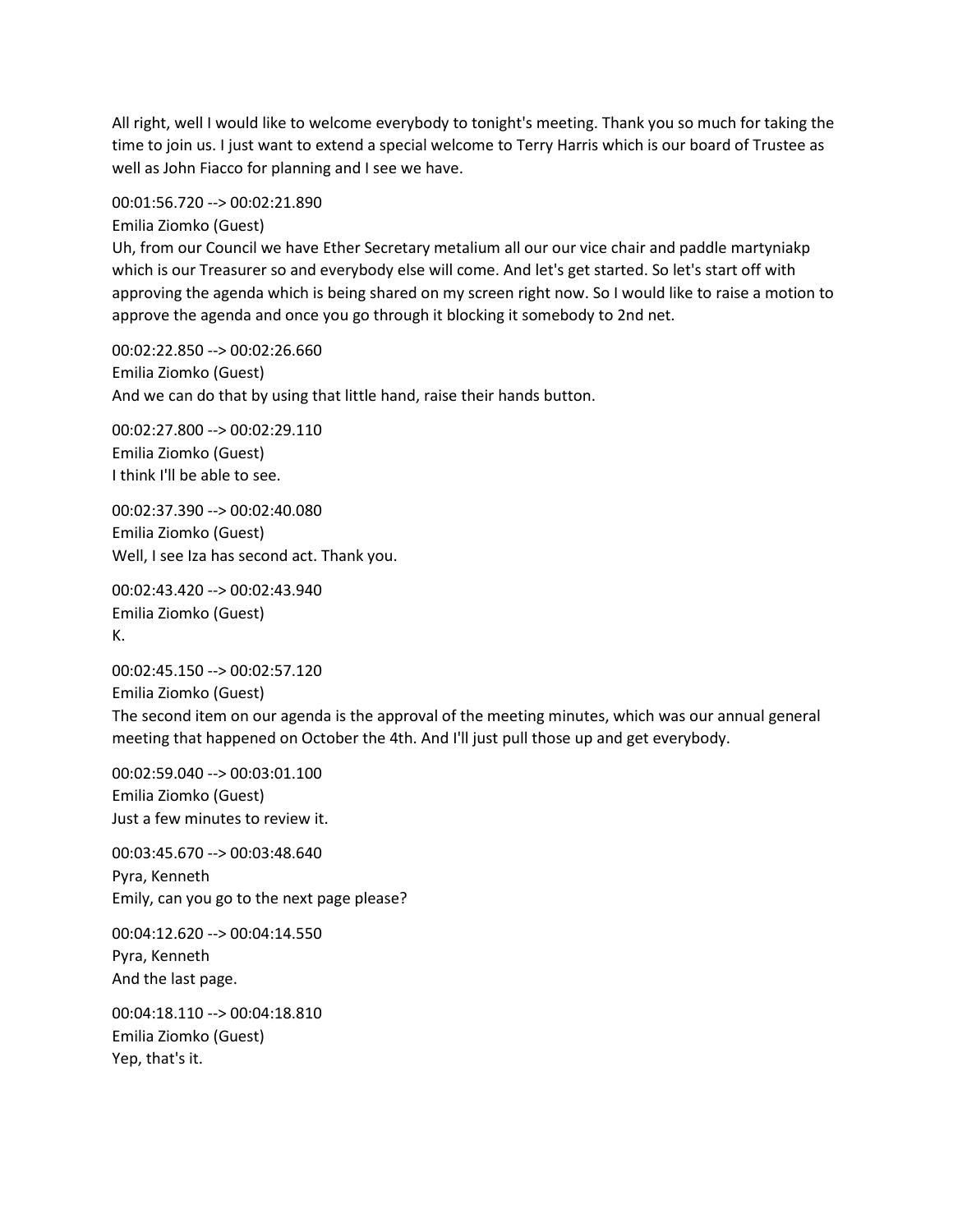00:04:19.640 --> 00:04:20.440 Emilia Ziomko (Guest) Just two pages.

00:04:19.690 --> 00:04:20.180 Pyra, Kenneth OK.

00:04:20.950 --> 00:04:21.520 Pyra, Kenneth Thank you.

00:04:21.880 --> 00:04:25.170 Emilia Ziomko (Guest) So I would like to raise the motion to have the October.

00:04:27.140 --> 00:04:29.410 Emilia Ziomko (Guest) We looked over 4 three different subgroups.

00:04:27.760 --> 00:04:28.150 Stefanczyk, Pawel Yeah.

00:04:30.320 --> 00:04:37.680 Stefanczyk, Pawel I mean, yeah, first there is inside the spelling mistake, Izabela some tax planning he said or and TEK.

00:04:39.360 --> 00:04:41.430 Stefanczyk, Pawel In the bottom of the second page, in the bottom.

00:04:49.460 --> 00:04:50.420 Stefanczyk, Pawel You're welcome user.

00:04:54.100 --> 00:04:54.880 Emilia Ziomko (Guest) Thank you, father.

00:05:00.020 --> 00:05:03.650 Emilia Ziomko (Guest) Hey I would like to raise the motion to have the meeting minutes approved.

00:05:07.860 --> 00:05:09.030 Emilia Ziomko (Guest) Anybody to 2nd?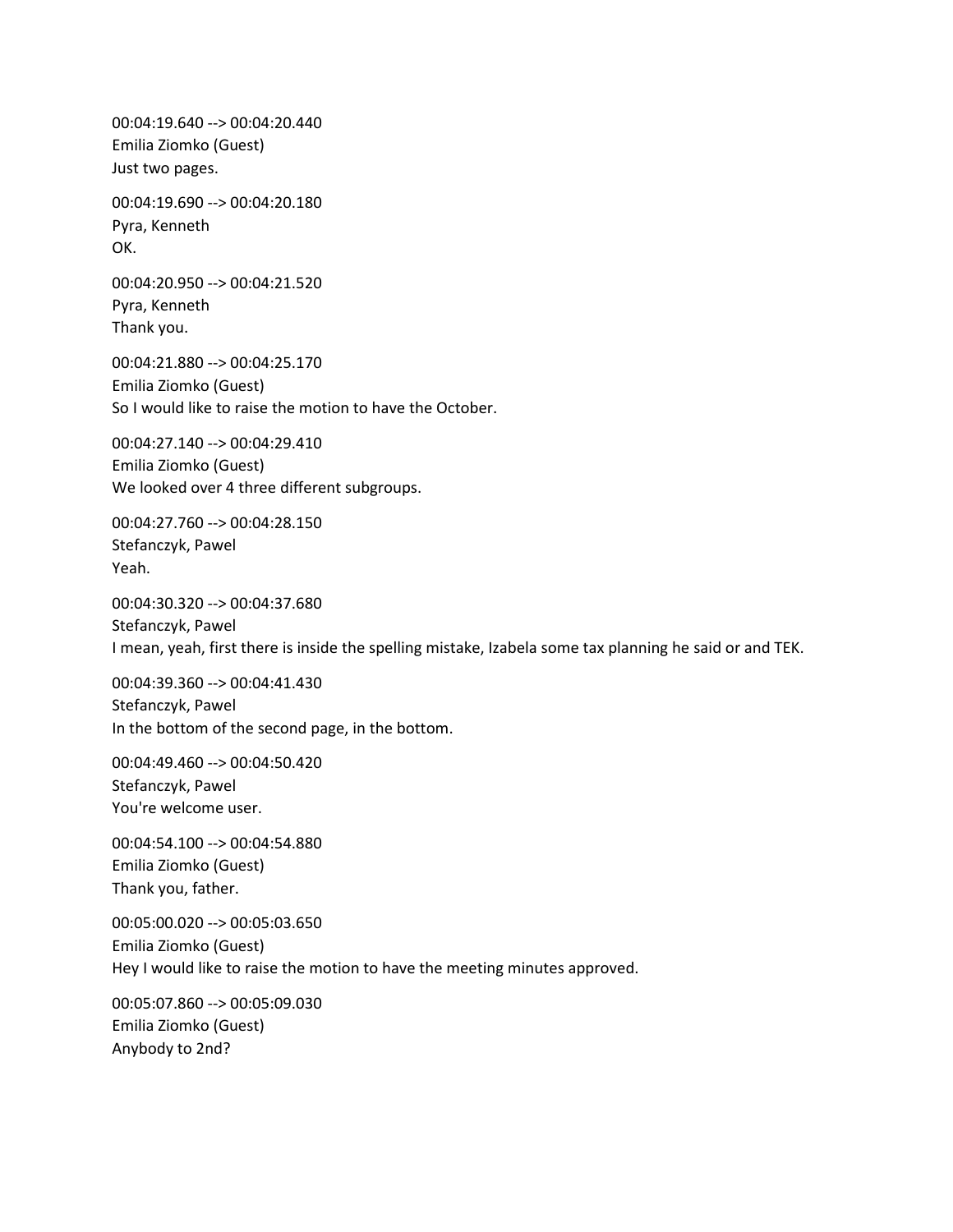00:05:14.810 --> 00:05:16.260 Emilia Ziomko (Guest) OK, Simon, thank you.

00:05:17.860 --> 00:05:24.670 Emilia Ziomko (Guest) We'll start off with a meeting for today. So first on our business of the meeting is the principle report from Ken.

00:05:25.270 --> 00:05:26.810 Emilia Ziomko (Guest) So if you would like to go ahead.

00:05:30.580 --> 00:06:00.620

Pyra, Kenneth

OK, thanks. Thank you very much Emilia. First off, just wanted to express my gratitude to Gosia and Celina Tkaczuk who were taking over for me from September till mid November during my my absence away on a temporary leave. So lots of lots of things that the the two of them were responsible for while I was away, which included meeting with this group, getting the.

00:06:00.670 --> 00:06:03.010 Pyra, Kenneth First meeting.

00:06:03.060 --> 00:06:23.750

Pyra, Kenneth

Up, up, up and running and getting the year off off to the races so a very big thank you to both of them while I was away my first day back at work was November 16th and lots of lots of things. Took place in that time and I know that Goshen, Celina had shared much much of the items that.

00:06:23.800 --> 00:06:36.930

Pyra, Kenneth

To, uh, constituted the activities at the school in those first couple of months, so I again I just wanted to say thank you to both of them for looking after things in in my absence.

00:06:38.340 --> 00:06:40.260 Pyra, Kenneth From a principle standpoint.

00:06:41.440 --> 00:07:14.430 Pyra, Kenneth

With the, uh, the news of the consideration foreclosure, I just sent out a an email to the staff and have had very brief initial meetings with the staff regarding this. This entire process and I and I think it's important for me to share with this group here at that we are dedicating ourselves to ensuring that as the board goes through this process and the division goes through this process that we're committing ourselves to ensuring that the day-to-day operations of.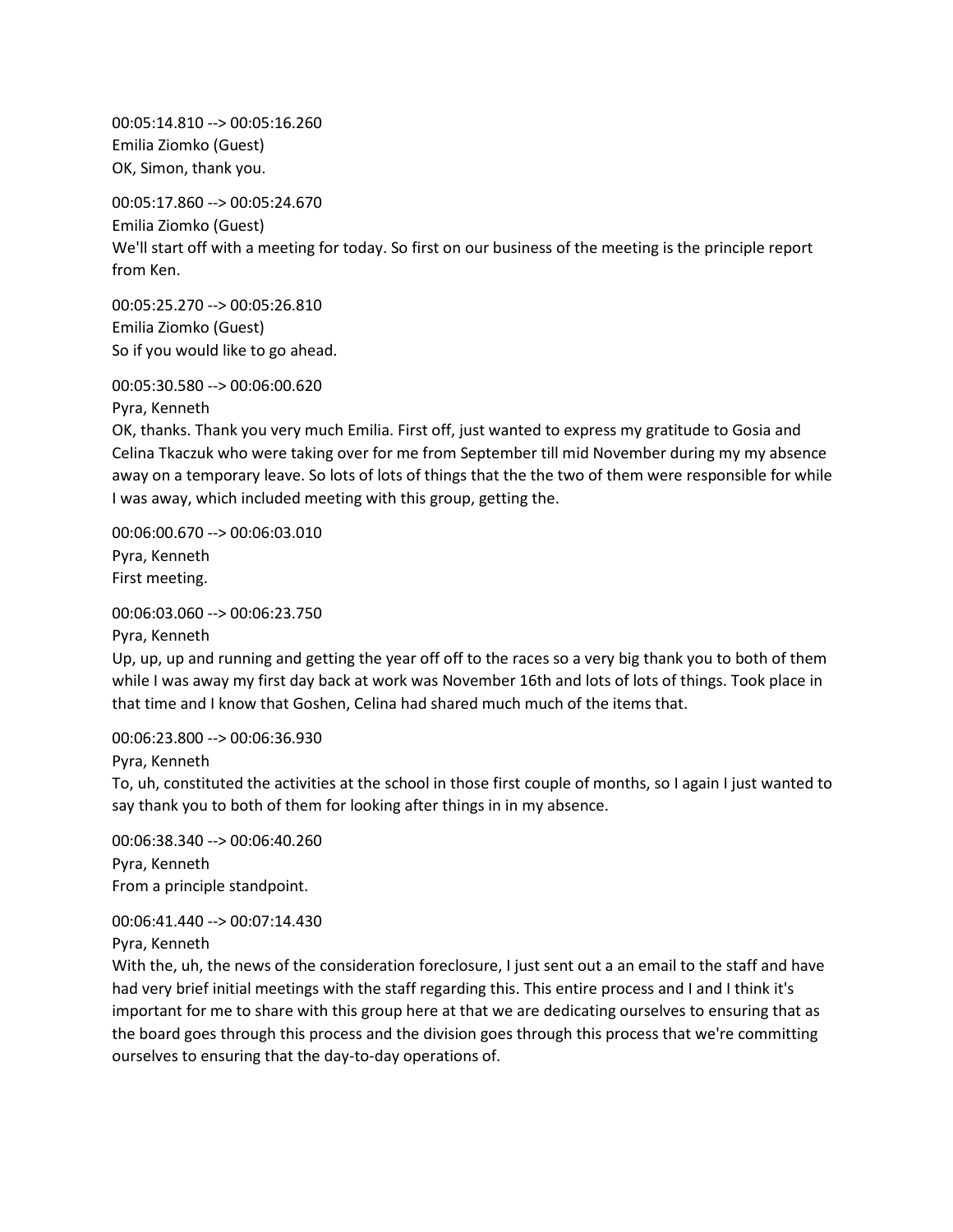00:07:14.690 --> 00:07:25.650

Pyra, Kenneth

The school will continue and that this whole process has a minimal impact on our students. We want to ensure that the the noise of all of this.

00:07:26.180 --> 00:07:55.810

Pyra, Kenneth

Uh, minimally impacts our students and what they do from day to day so that the teaching and learning has the the priority for all of our staff and all of our students and hopefully ultimately our community. We know that there will certainly be some questions and some of our students have have already asked about this, but our focus will be on the day to day operations of our our school to ensure that our our students academic emotional.

00:07:56.120 --> 00:08:02.820 Pyra, Kenneth And overall well being is at the front of of what we do, each each and every day.

00:08:04.060 --> 00:08:33.840

Pyra, Kenneth

With without a doubt there, there are some very compelling numbers that the report that was provided by the division to the board on the meeting last week provided, but ultimately speaking as we as we look at the school year that we will continue to do the things that we normally do, and some of those things gosia ahead looked after at the last meeting and I want to continue to extend and expand.

## 00:08:33.890 --> 00:09:04.220

Pyra, Kenneth

On what she had shared at the last meeting in October. So what I wanted to share with you today is where our current enrolment is. I wanted to give you a sense of what are our budget looks like. We will talk a little bit about some of the data that we gathered from the late spring from last year that drives where we are today. Our responsibility is, of course, to report back to our parent community that data that is part of our school growth plan.

# 00:09:04.580 --> 00:09:15.050

Pyra, Kenneth

And then talk a little bit about where we are as we're moving into the Advent season into Christmas. And again, this is to give you a flavor of a direction of of where we're going.

## 00:09:16.180 --> 00:09:46.110

Pyra, Kenneth

So from a data perspective, I'd like to just update you with our current enrolment. Are Kerner Roman sits as of today at 209 students in kindergarten to Grade 9. You may or may not be aware that we have lost a little bit of of our enrollment. Some of our families have chosen to to move on and to go to other places for a variety of reason. The one the one that probably hurts us the most. Gosia, you can attest to this.

00:09:46.170 --> 00:09:53.460 Pyra, Kenneth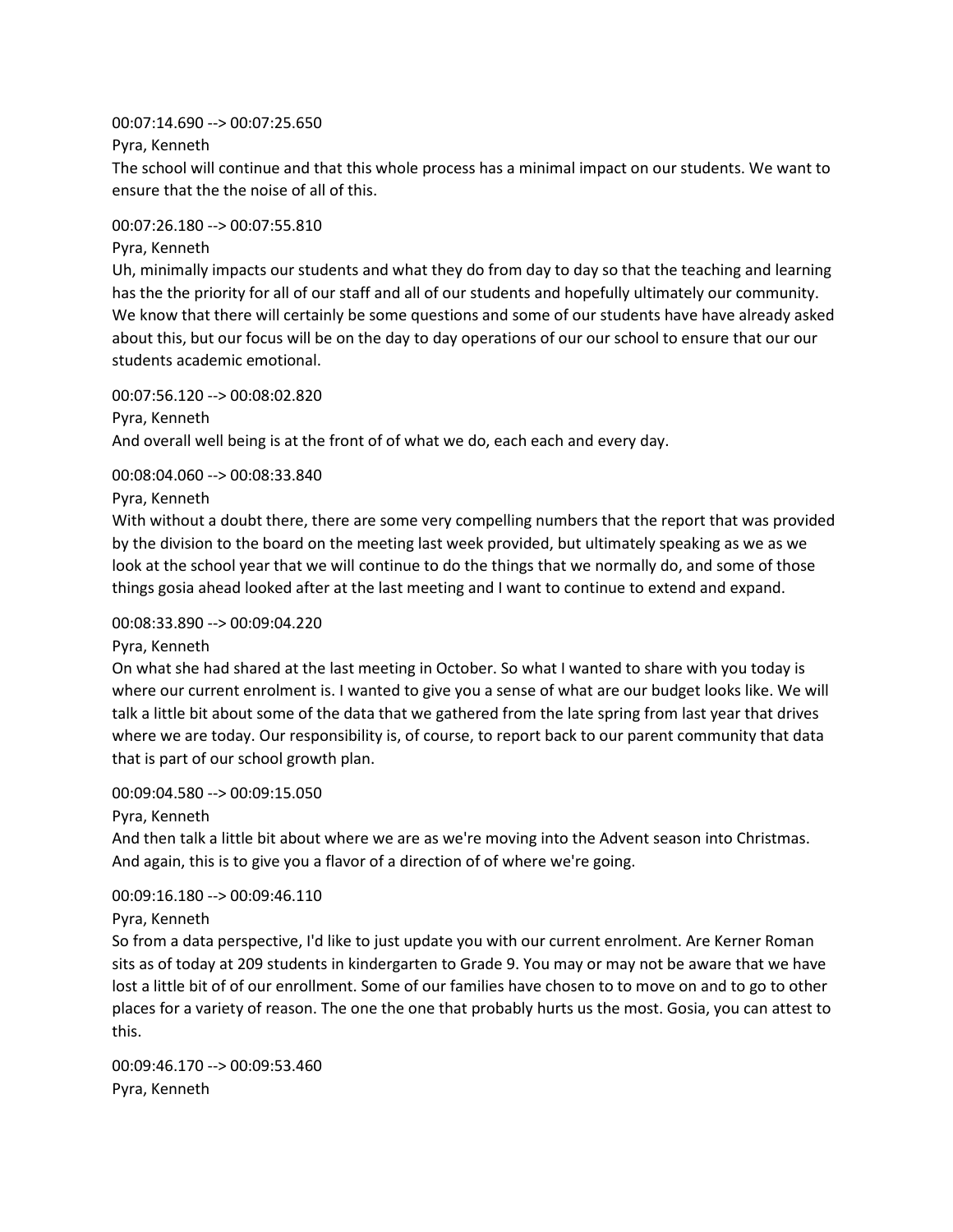Here's the triplets moving to Poland for for a period of time. Those three young ladies in grade two were just a a real.

## 00:09:53.840 --> 00:10:17.480

Pyra, Kenneth

A pleasure to have in our school and that has impacted our our enrollment, but nonetheless we are not really that far off from where we had projected enrollment to be at the end of last school year are projected enrollment that we budgeted for was approximately 210 students, so we're we're relatively close, which is which is quite good.

# 00:10:18.760 --> 00:10:49.090

# Pyra, Kenneth

You have I, I hope all read the report prepared by division planning and gave you an idea of some of our fiscal challenges, and I'm sure many of you are aware that the school continues to operate at a overall deficit we have staffed is very tightly as as we can our junior high, of course, is is quite a challenge when we're looking at our enrollment of 17 students in grades seven.

# 00:10:49.180 --> 00:11:06.600

# Pyra, Kenneth

16 students in Grade 8 and 18 students in grade 9 to try and offer them a very rich experience and we did get approval by the division to run a straight great seven Grade 8 and Grade 9 and that has put some serious pressure on our on our.

## 00:11:06.660 --> 00:11:27.380

## Pyra, Kenneth

Our overall budget. We have really trimmed down on our operating costs as this year and last year we have knocked it down. This year we're looking at an approximation of about \$78,000 for operating costs for the entire school year, and I can tell you from my experience that is that is very, very tight.

## 00:11:28.830 --> 00:11:58.020

## Pyra, Kenneth

Given that we have operated with an overall deficit and when working with the division Financial Services Department, we have been provided with a dollar amount for some differential funding to help offset the shortfall in funds that are available to us. So we're grateful to the division for providing us those additional funds to offset some of the funds that we are are short in in in order for us to be able to offer.

## 00:11:58.420 --> 00:12:09.990

# Pyra, Kenneth

Services to our students. Nonetheless, it still is going to create a year end deficit for us as well, but we are slowly chipping away at it as we are required to do by by the division.

# 00:12:11.390 --> 00:12:41.270

## Pyra, Kenneth

Uh, with that in mind, I I do want to share with you some data that I think is is important for us to take a look at as well as the division has all screwed. All schools go through a assurance survey that includes all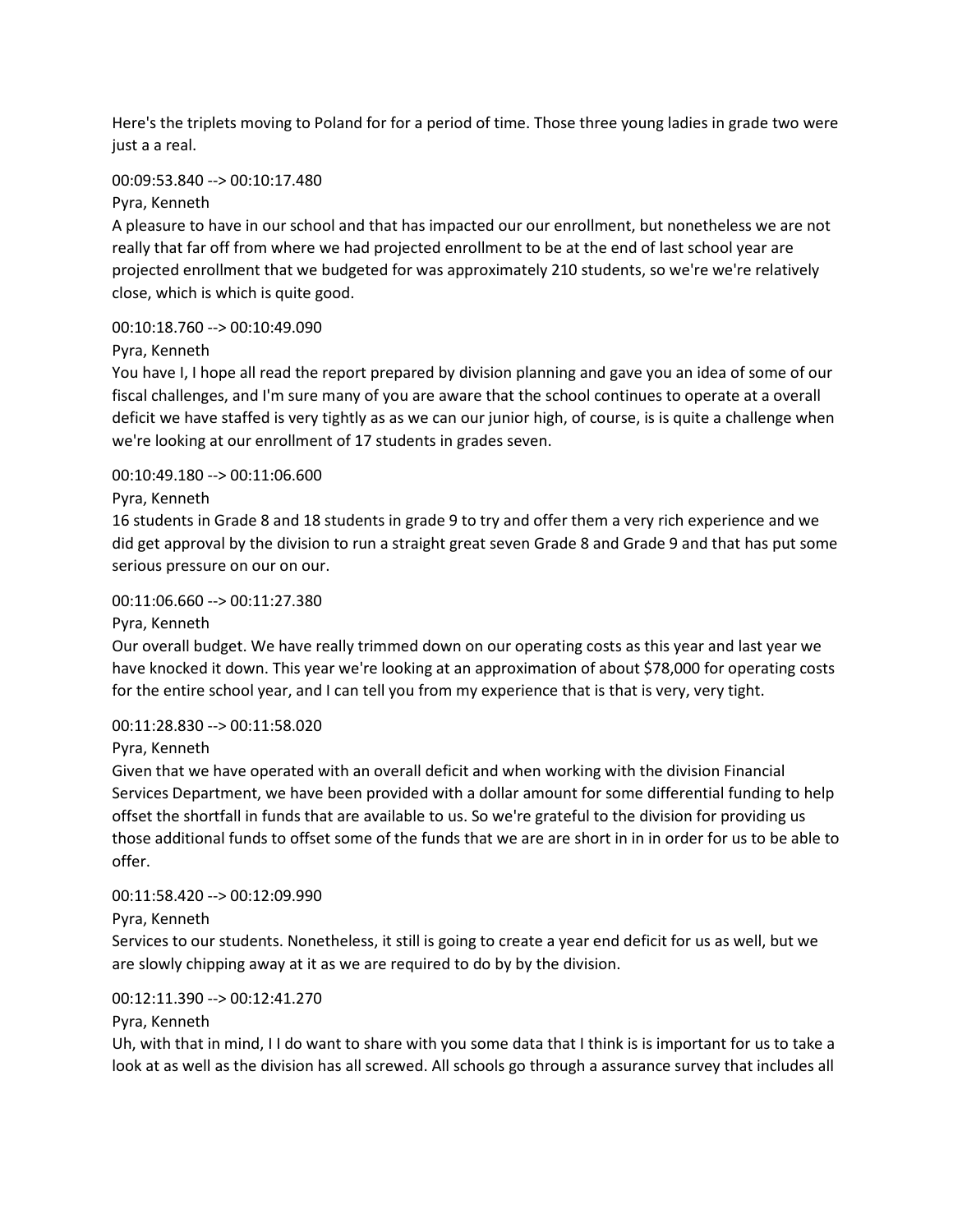of our students in grades 7:00 to 9:00 and 4:00 to 6:00 to give us an idea of where we are with satisfaction and they have done a just a really, really good job.

#### 00:12:41.320 --> 00:13:14.510

Pyra, Kenneth

In compiling all of that data to give us a sense of where we're at and how we're going to move forward in the school year that sets the table for the development of our school growth plan. So I just want to share if, if at all possible, Amelia if you can give me back control of the screen for parents to be able to see that the division has done a really, really nice job on providing the ability for parents to see all of the data.

00:13:14.950 --> 00:13:16.600 Pyra, Kenneth That they can look at.

00:13:16.650 --> 00:13:26.170 Pyra, Kenneth Chat and see where where things are at with us, so I'm. I'm really hoping that I can do this on the laptop.

00:13:26.220 --> 00:13:31.930 Pyra, Kenneth Up, uh, it's not there.

00:13:33.300 --> 00:13:34.980 Pyra, Kenneth OK, let's try this.

00:13:40.160 --> 00:13:43.000 Pyra, Kenneth Let's try and that's right here.

00:13:44.280 --> 00:14:13.160

Pyra, Kenneth

Well, hopefully everyone can see this. This is if you look at the top URL and this is St basil.ecsd.net and on this page you can see that there's a general information regarding a number of different areas, whether it's general information, staff, bus, transportation, the school assurance dashboard, and if you click on that and I'll just give you a quick idea. The school assurance dashboard is.

00:14:13.220 --> 00:14:44.060 Pyra, Kenneth

Open for public consumption and you can see information here that pertains directly to our school that was gathered from last year. You can see responses from parents of all students. Students in grades 46 as well as students in grades seven to nine with a variety of questions, and I think most compelling. That is important to share with with this group here. This evening is that there's a similar question for parents as well as all students in grades four to six and seven to nine, and that is.

00:14:44.180 --> 00:15:10.750 Pyra, Kenneth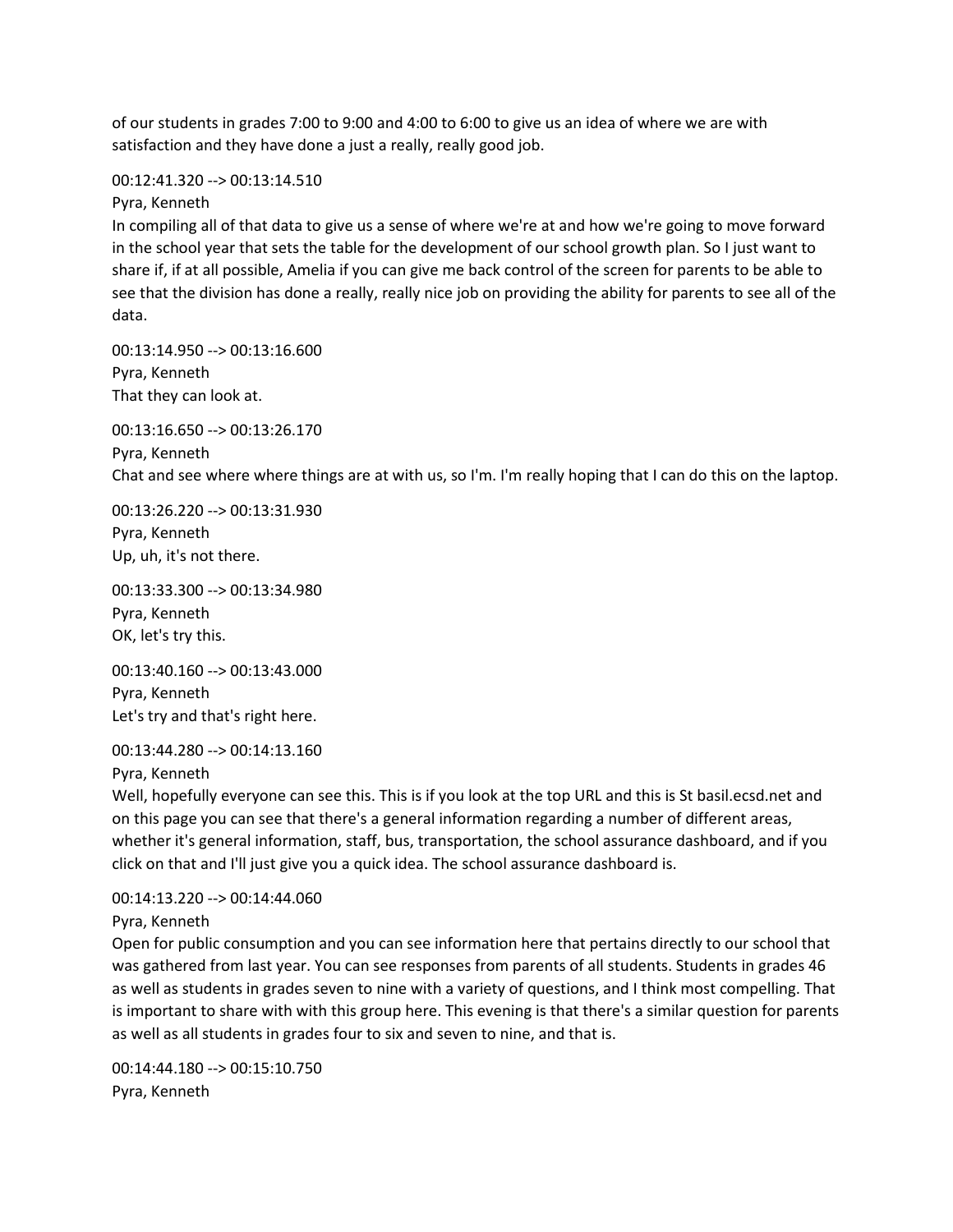Question #5 here my. My school has a variety of curricular activities, clubs and or teams. So in that regard I'm going to turn this over to gosia and she's going to talk a little bit about our school growth plan because we use data such as this to help develop that plan and implement strategies to trying to address that. So 'cause I'm going to turn this over to you, I'll stop sharing and you can speak to some of the things that have been happening over the course of the last few months.

00:15:13.760 --> 00:15:14.450 Beringer, Malgorzata Thanks Ken.

# 00:15:15.270 --> 00:15:45.960

Beringer, Malgorzata

Uh, so there were three items with their school growth plan that we were focusing on that Ken had asked me to speak to. So first item that we were focusing on as a school is towards our mental illness and I know that that's an item that we have discussed openly throughout our meetings, so I'm happy to report that. Miss Cynthia, who is our family school liaison worker. She has continued to do stress jars with the whole groups and in whole classes coming into each classroom and working with each of the students. We've had some really phenomenal reports come out of that.

# 00:15:46.310 --> 00:16:06.000

Beringer, Malgorzata

We continue to put our Canadian Mental Health Association monthly inserts into our newsletters and we try to provide whole school, whole class and individual one on one supports specifically providing wrap around supports for some of our students who we consider to be top of the tier or who are just needing some additional supports.

## 00:16:06.470 --> 00:16:22.320

## Beringer, Malgorzata

Uhm, those items and those one to one supports are in a confidential manner because we are trying to maintain the confidentiality of the parent and the child and we are trying to provide those supports as discreetly as we possibly can. In addition to the mental Wellness piece, we've also been able to offer.

## 00:16:24.990 --> 00:16:56.590

# Beringer, Malgorzata

Parent Council for providing illion and helping us support that initiative. We have had alien in line do a residency in our school for the last two weeks. The kids have loved it and it has been really fun to have some excitement. Some you generated excitement in the building, so thank you very much to our parents for providing us with that and we were continuing to empower students by having different students helping us in the office during lunch time and we have games club that will be starting for junior high students.

# 00:16:56.660 --> 00:17:20.820

# Beringer, Malgorzata

On Fridays at lunch time, just to give them an option of some students in junior high are really not wanting to go outside, so we're just trying to provide them with some different opportunities. Potentially stay inside, and I know Kenneth speaking about starting up intramurals as well and and that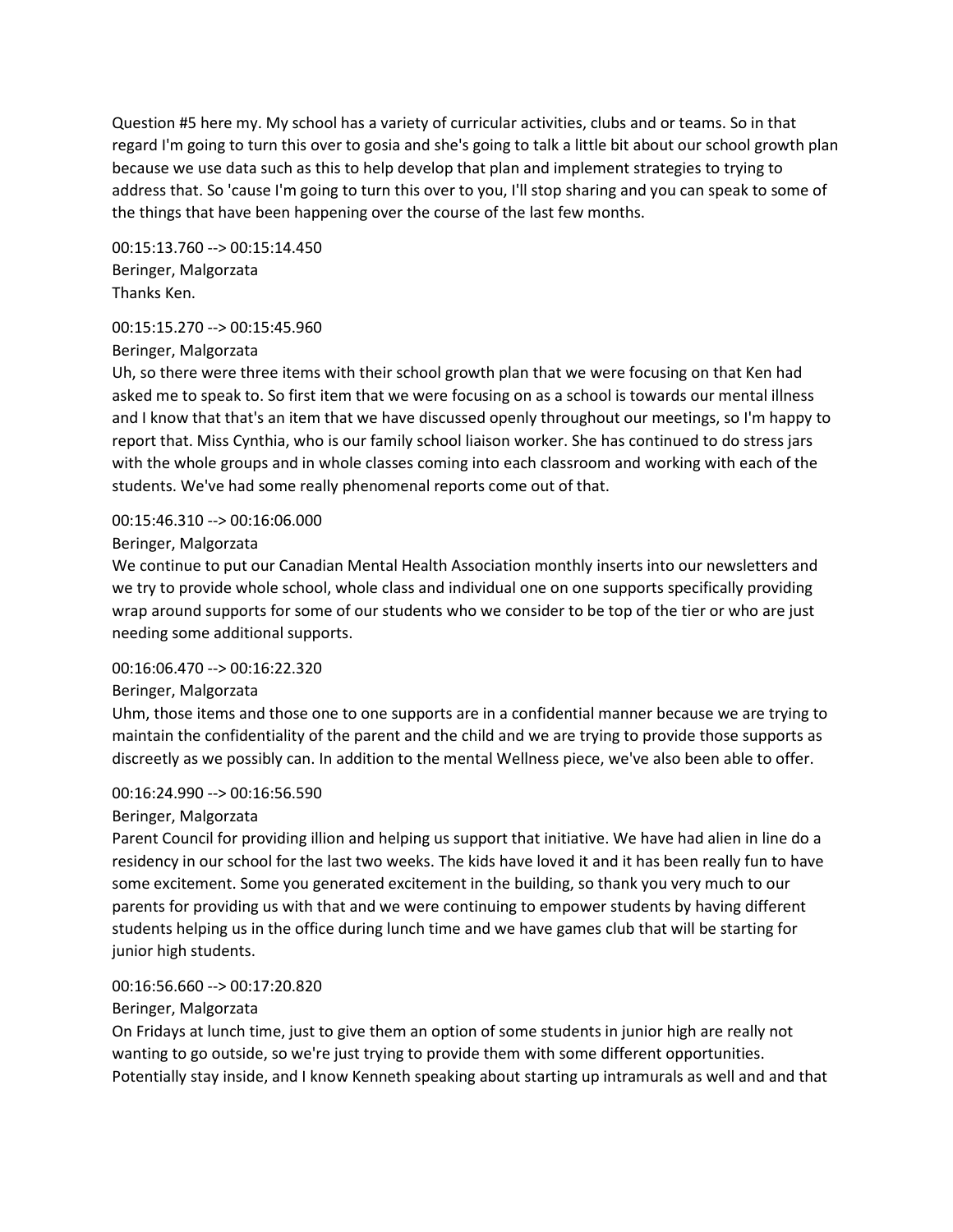will be starting up after the Christmas break. Another item that has been a big focus for us and our school growth plan has been academic success.

#### 00:17:21.540 --> 00:17:51.600

Beringer, Malgorzata

So although we do not have or we haven't had for the last two years or regular P 80s and those are items that we use quite regularly as a measure with their academic success. We have been working hard to ensure that our students are really staying on the path. I know that in our last parent Council meeting I spoke to our lens CC-3NR TC Re screeners. Those were our literacy screeners that we were starting with in September. In October we moved into.

#### 00:17:51.890 --> 00:18:09.750

#### Beringer, Malgorzata

Mercy screeners, so those are division wide screeners that we've been using across the board and doing some standardized testing to ensure that we have benchmarks for all of our students. And the goal is to have a benchmark set in place. So then we can see growth as we continue to screen our students throughout the year.

00:18:10.490 --> 00:18:12.220 Beringer, Malgorzata We've also come.

#### 00:18:12.890 --> 00:18:26.690

Beringer, Malgorzata

Implemented for our junior high something that we're calling on the way to honours. So typically what happens is at the end of semester one and at the end of semester two we have our honours awards for our junior high students.

#### 00:18:27.360 --> 00:18:54.390

Beringer, Malgorzata

We really wanted to go hand in hand with our divisions initiative of ongoing outcome based assessment and reporting and really wanting our students and our parents to be aware of how our students are doing in their classes. So we have decided that we are going to do this measure of on the way to honor so we can recognize our students who are not quite honours yet but are getting there to give them that additional little added incentive of.

#### 00:18:55.240 --> 00:19:16.280

#### Beringer, Malgorzata

You're so close and hang in there because that's at end of that first semester is coming up, so that was something that came together with our junior high cohort, which was a really nice and professional conversation. Then we were able to have and we also just had our parent teacher interviews that occurred last week. So thank you to our parents for attending that as well. And last but not least.

#### 00:19:17.550 --> 00:19:23.250

Beringer, Malgorzata

One of the main focuses for our school and in our school growth plan has been celebrating faith, culture and language.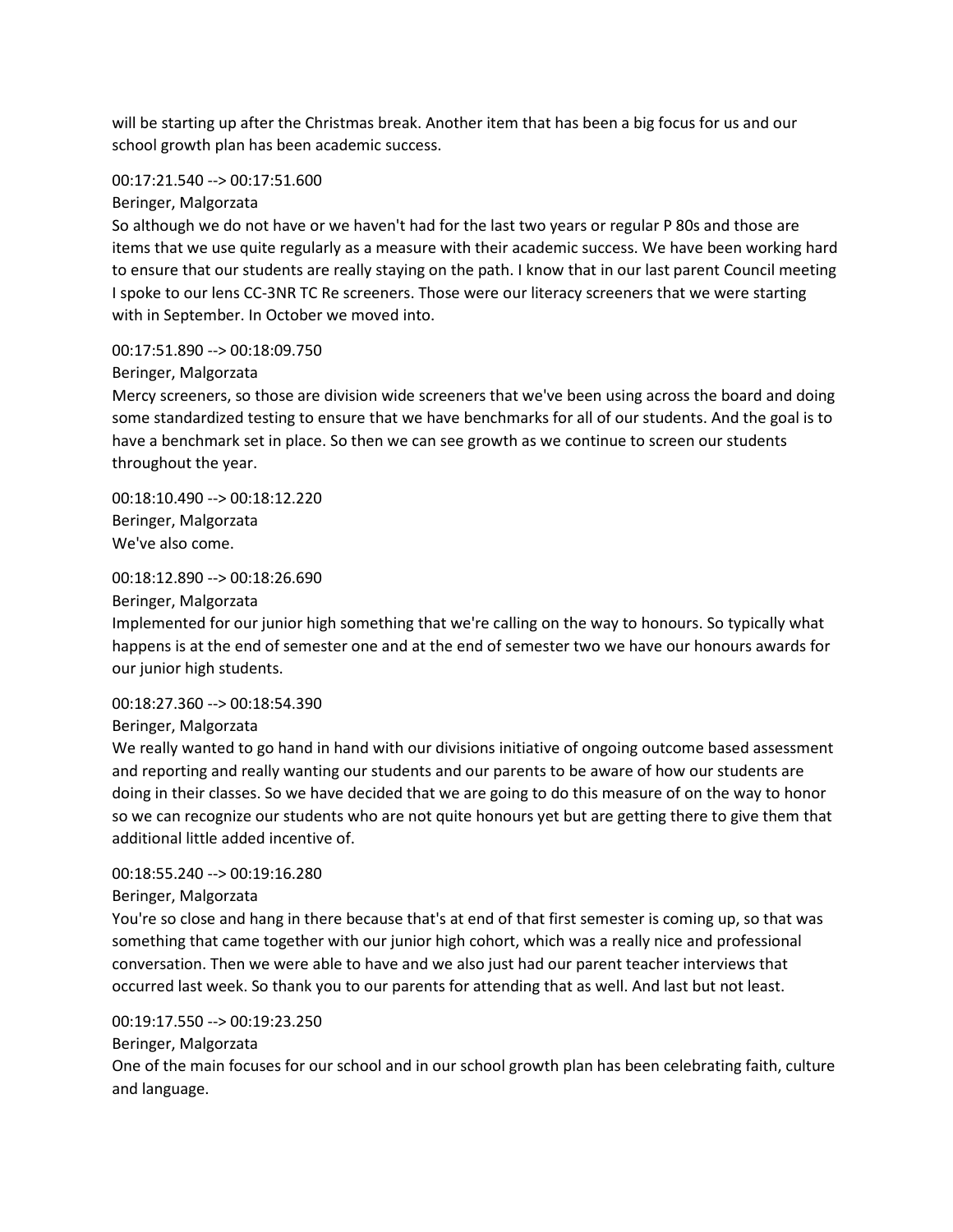## 00:19:23.880 --> 00:19:53.870 Beringer, Malgorzata

A a big part of us coming together as a faith based community has been our Sacramento preparation. We are so grateful to Holy Rosary Parish and the partnership that we have with our parish. She'll sit M at Yana from Holy Rosary has come in and she is working on a weekly basis with our grade threes in Sacramento. Preparation for their Holy Communion in grades six. We will be starting with confirmation preparation as well and that will be happening in the new year.

# 00:19:54.480 --> 00:20:02.180

Beringer, Malgorzata

A big thank you to Father Mattress wife who also came out and met with administration and we were able to come up with some new plants.

# 00:20:02.470 --> 00:20:34.820

Beringer, Malgorzata

A man and I am happy to announce that with her culture and language pieces we will be having strengthen equally or any koiki happening on December 6. Again, this is a big thank you to our parent council. This initiative could not happen without our parent Council. We will be insuring COVID cohorting and I know she can think oh I will be coming around to the classrooms and giving packages to our students and will be minimizing the interactions with our students do to kovid. But we are so grateful that we're able to create these near normal experiences for our students.

# 00:20:35.330 --> 00:20:51.200

Beringer, Malgorzata

On December 9th we will be having our virtual Christmas concert and tying off right before Christmas break. We will have aquatic virtually on December 16th, which all teachers will be sharing on their Google classrooms as well for our community to enjoy.

00:20:52.050 --> 00:20:53.380 Beringer, Malgorzata And I think that's it for me again.

## 00:20:55.930 --> 00:21:18.700

Pyra, Kenneth

And that's why she did an outstanding job during my absence. Thanks so much, gosia. I appreciate that very much so you can. You can see that things are running as normal as possible and with that in mind, as we I guess we reflect on the idea of the proposal by division administration for consideration for closure.

# 00:21:18.960 --> 00:21:49.950

## Pyra, Kenneth

It it gives you a sense that we're really trying to to do things that we would normally do regardless of that consideration foreclosure so in that light I I do want to say welcome to Christine Meadows and Karen Garlitos, who are part of our community engagement team as well as super dented fiacco are joining us here this evening and I I would like to give them this opportunity to maybe speak a little bit about the process of this consideration. Foreclosure because from the school standpoint I I hope that.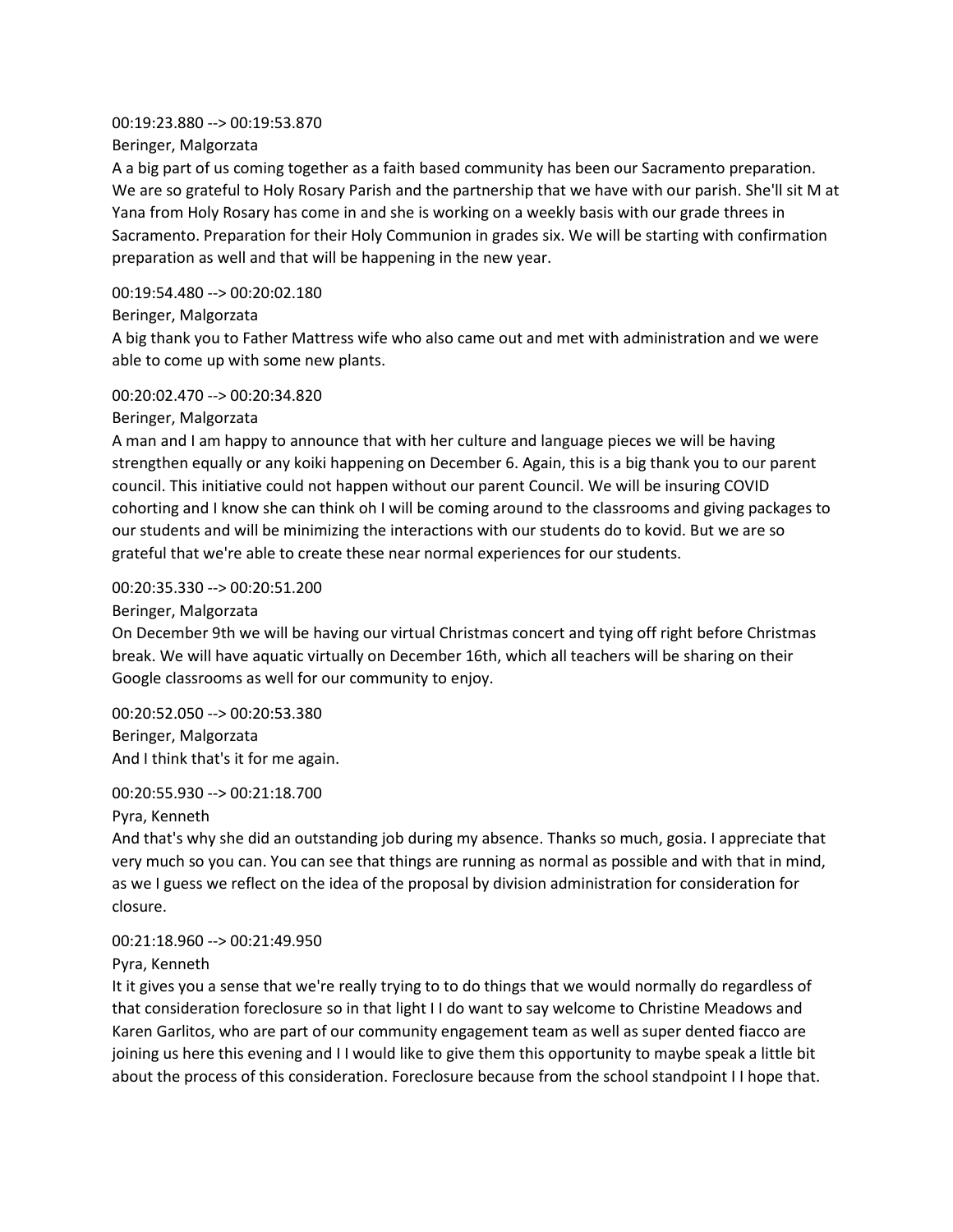00:21:50.000 --> 00:22:17.070

Pyra, Kenneth

We have given you the idea that it we're going to continue at the site level to try and keep thing as thick. Try to keep things as normal as possible for our students. So with that in mind, I invite super tenant fiacco if you would like to you I guess receive any questions or speak to a little bit of the process. I know that Christine is here as well and Karen I'll put it in your lap.

00:22:17.950 --> 00:22:22.040 Fiacco, John Thank you, Principal Pyra and thank you for that wonderful report. It said. Glad to see that.

00:22:22.090 --> 00:22:38.780

Fiacco, John

But despite the recommendation that the school is moving forward and doing what they normally do, and focusing on the students are really appreciate that. I'm here tonight to to speak to the process and and and how.

00:22:39.550 --> 00:22:43.890 Fiacco, John The the, the Community and the stakeholders can can have their their voice heard.

00:22:44.670 --> 00:22:45.290 Fiacco, John Uhm?

00:22:45.990 --> 00:23:15.840

Fiacco, John

And before I do that again, I want to introduce Christine Meadows and uncaring garlitos. Christine is our manager of communications and Engagement, and Karen Girly. Rose is new with the division this year, and she comes to us from Alberta education. She has 11 years of experience doing public engagements and she is going to be my go to person here in terms of what we're doing. From November 20, the evening of number 24th.

00:23:15.980 --> 00:23:22.290 Fiacco, John All the way up until February 23rd. So as you saw in the letter that came out on November 24th.

00:23:22.840 --> 00:23:37.030 Fiacco, John

Uh, every all of occasions and all feedback and all questions and all comments need to be filtered through engagement at ecs.net and why that's important. This is very critical in this is very crucial.

00:23:37.910 --> 00:24:09.100

Fiacco, John

Once he gave him process starts, it's very important that we get all information collected in one spot so we can collect all the information organized into themes and then present that to the board of trustees. So to have one off conversations here and there doesn't do us any good, so any any thoughts in any any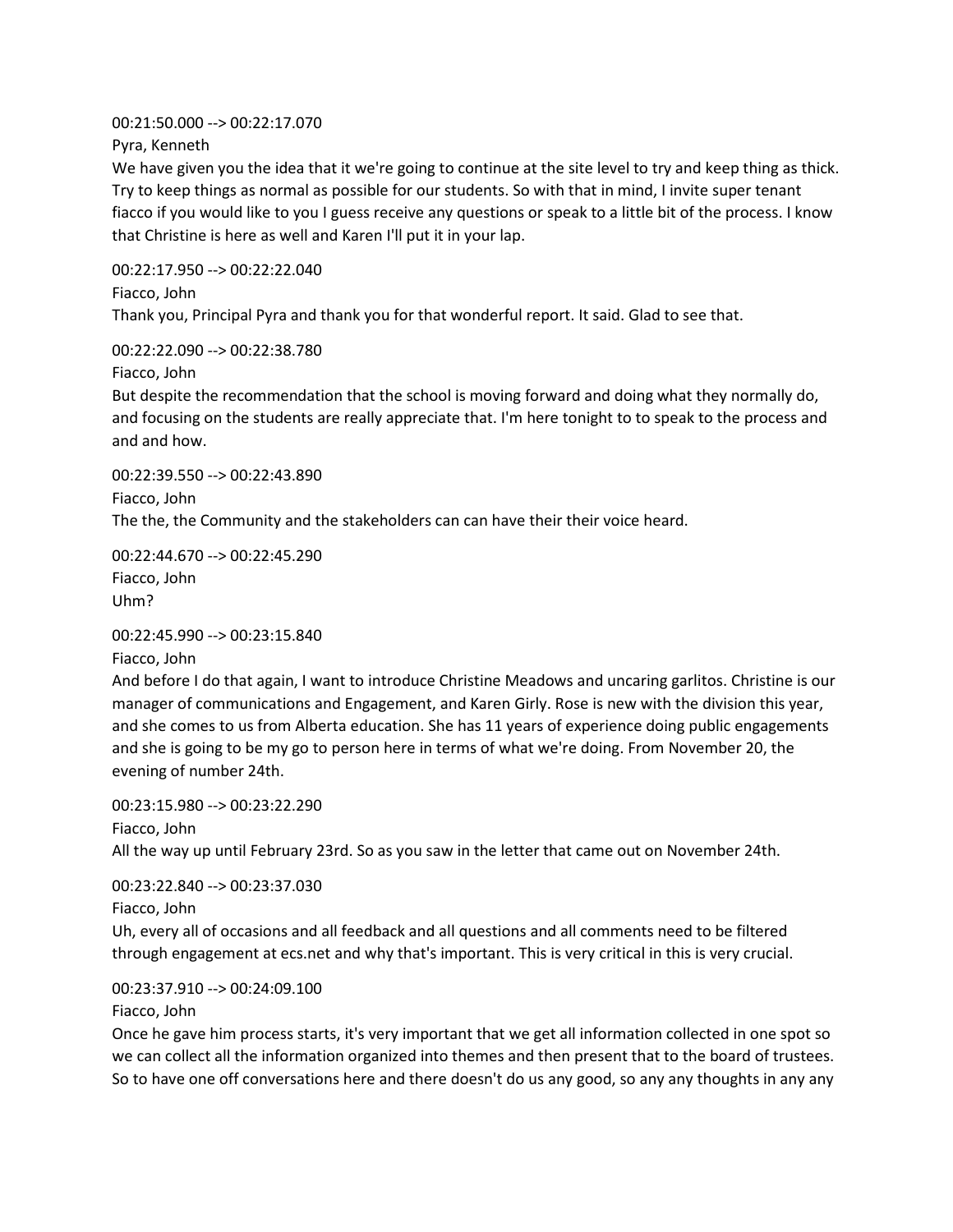comments you have please forward at at engagement at ecsd.net and Karen will compile this. You'll between now and until February 23rd.

00:24:09.380 --> 00:24:17.260 Fiacco, John Should we use that information to help us with our planning? Help us with our January 17th public engagement evening.

00:24:18.590 --> 00:24:20.360 Fiacco, John So it's very critical.

00:24:22.530 --> 00:24:51.380

Fiacco, John

So I just want to reiterate that as we move forth on December sip on December 15th, everyone will get the comprehensive plan as to what January 17th will look like. K and January 17th is the public engagement evening that there won't be invited to wear karanle present to me. Some more commonly asked questions or answers questions at once again and then we would probably move into some.

00:24:51.430 --> 00:24:55.500 Fiacco, John Uh, other discussions where we can address those one off questions.

00:24:57.210 --> 00:25:00.510 Fiacco, John Following that January 17th evening.

00:25:00.650 --> 00:25:31.610

Fiacco, John

Uh, stakeholders still have until January 24th to still file any videos, any letters, any any sort of documentation that you want the board of trustees to hear it 'cause it's very important. Understand that senior administration does not make the decision. The board trustees will make that decision based upon the report that everyone has right now in their has access to you right now and the feedback and what we heard from the Community that will be presented at the board meeting on February 23rd.

00:25:32.800 --> 00:25:34.190 Fiacco, John And then they will go to vote.

00:25:35.500 --> 00:25:40.890 Fiacco, John So again, once again I wanna reiterate everything through engagement at dcsd.net.

00:25:42.080 --> 00:26:07.850

Fiacco, John

And if you want to see, see me, that's fine. If you want to see, see the trustees. That's fine. But ultimately, if if we notice that that that communication that you're sending to us is not being sent to engagement ECSD or, then we will forward that to you and then you will probably get a notification that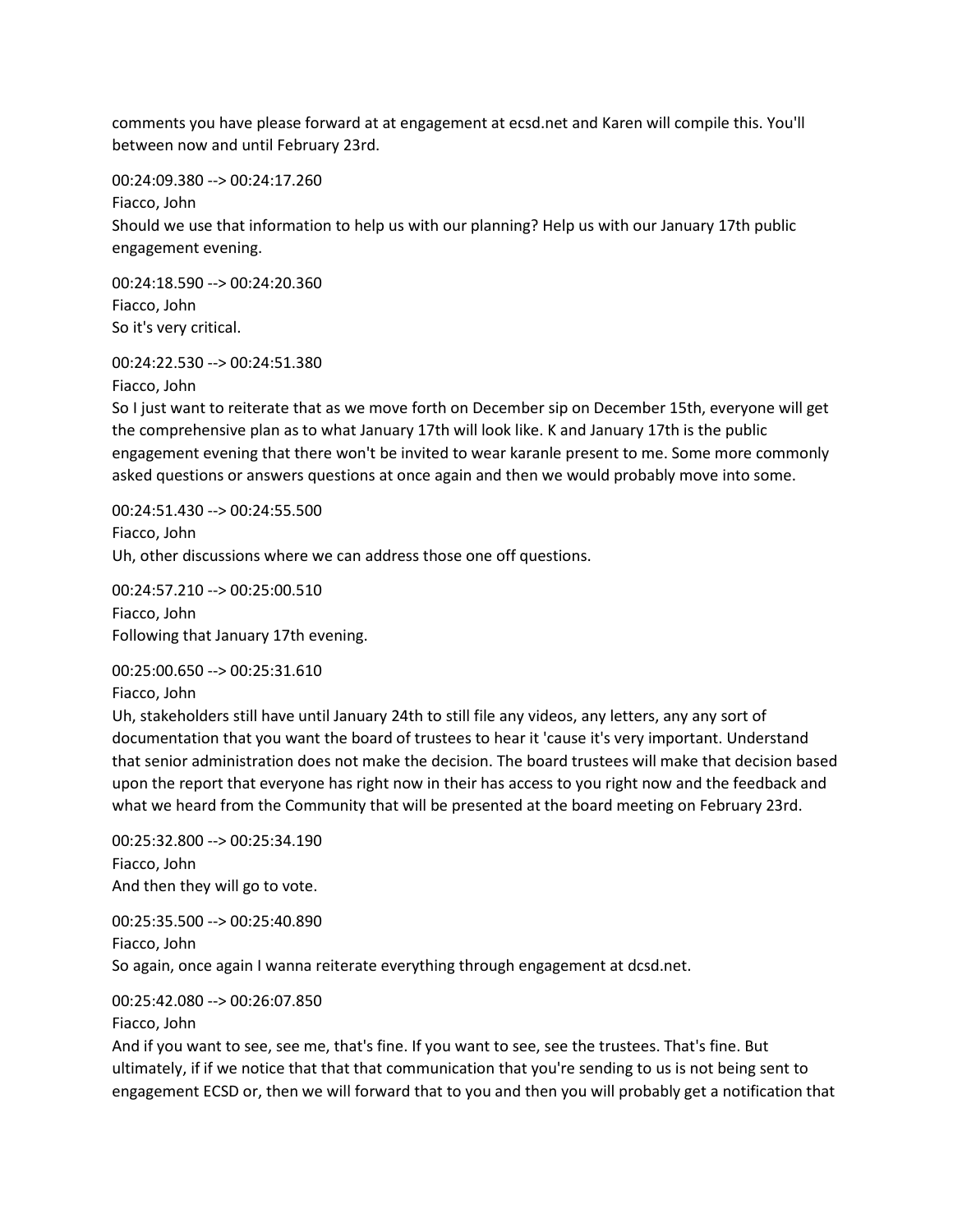your comments, your suggestions, your questions, your feedback, whatever you submitted has been received and will be filed.

00:26:10.660 --> 00:26:11.150 Fiacco, John OK.

00:26:12.970 --> 00:26:14.680 Fiacco, John Are there any questions about the process?

00:26:17.960 --> 00:26:37.270

Fiacco, John

So first question, are we going to have our opportunity to speak again? That is something that you would submit through engagement. Easiest d.net and we'll see what we'll see. How often that shows up and then they'll help us in our planning for January 17th. So between now and December 15th will come up with that engagement plan.

00:26:45.490 --> 00:27:08.910

Pyra, Kenneth

Alright, I if there are no other questions or anything like that. John, are there any other opportunities for alternative meetings or information gathering or anything like that other than going through the engagement at ecsd.net and the January meeting?

00:27:09.420 --> 00:27:11.870 Fiacco, John Yeah, that's a great question Ken again.

00:27:12.820 --> 00:27:21.600 Fiacco, John

As of November 24th, we're in the gagement consultation process. Our job is to collect all the feedback and make it public, so it'd be unfair for me too.

00:27:21.920 --> 00:27:38.220

Fiacco, John

Uh, how have a sidebar meeting with a small select group of people and collect that data and information without without making it public turbine? Also, again, if you have questions that need to be addressed, engagement at ecsd.net and we'll address them.

00:27:39.200 --> 00:27:41.540 Fiacco, John At one time on June on January 17th.

00:27:45.370 --> 00:28:13.040

Pyra, Kenneth

OK, thanks for that, John had clarification Emilia. I just if you can jump in here for a minute. I do know that further down the agenda. There's also the community consultation for consideration foreclosure in order for us to kind of expedite things. Can we kind of consolidate it right here and then just say if any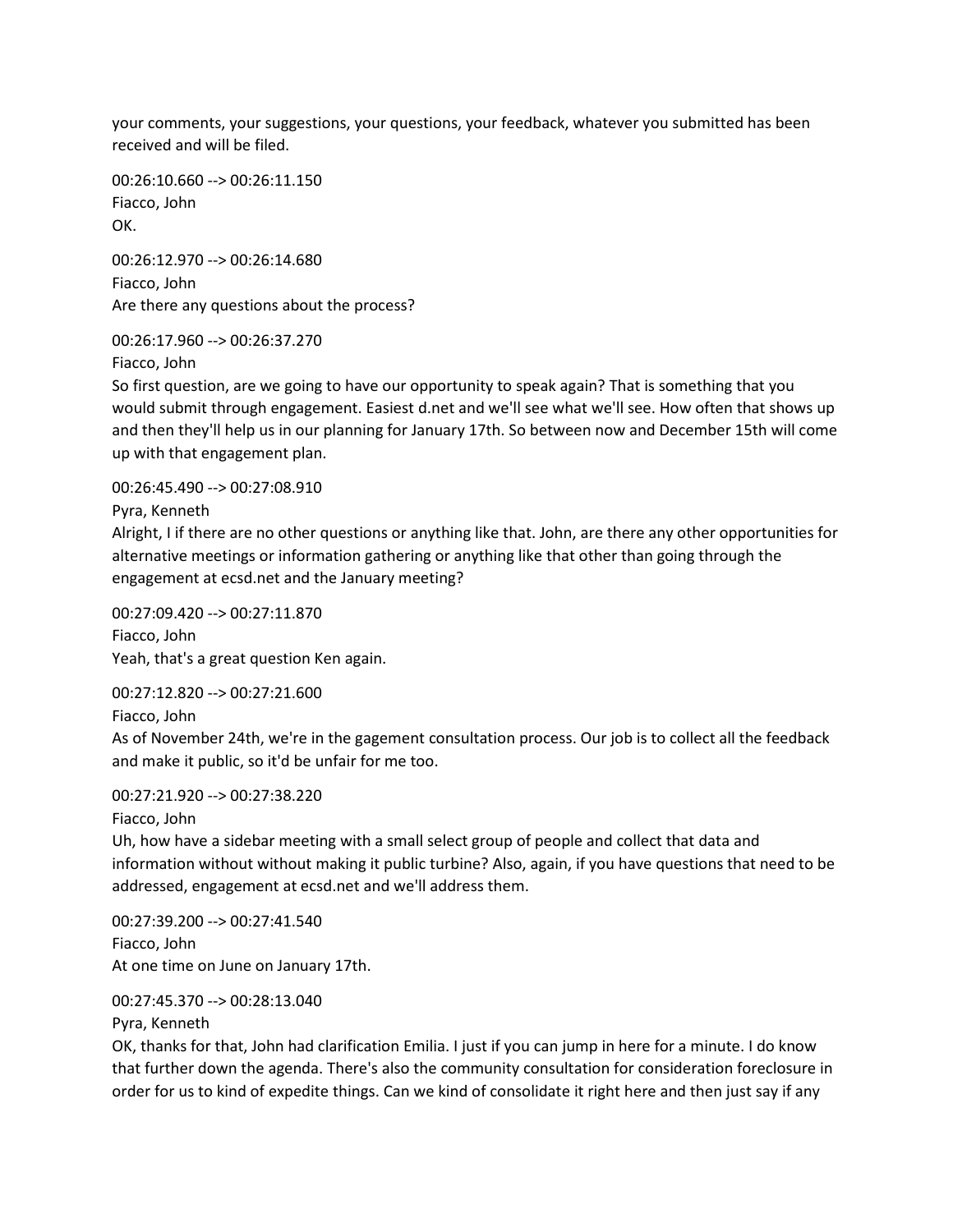questions, comments, feedback and so on and so forth we take place here, and that would provide the opportunity for Karen, Christine and John to exit the meeting.

00:28:14.520 --> 00:28:30.890

Emilia Ziomko (Guest)

Yeah, that sounds good. I also wanna second John and encourage all parents of current students. Or if you know parents with perspective students, please spread the word among our community. We have already been in contact with the Polish Community just to have as much engagement and as much participation as we can.

00:28:31.820 --> 00:28:46.930

Emilia Ziomko (Guest)

Uh, one question. I do wanna clarify John is the proposal after certain right now is for complete closure of the program and my correct last time. Last time we had the option over location has that option being taken completely off the table.

00:28:40.780 --> 00:28:41.220 Fiacco, John You are.

00:28:47.490 --> 00:28:51.900 Fiacco, John Amelia, you're you are correct in your in your in your first statement there yes.

00:28:53.380 --> 00:28:54.490 Fiacco, John It's for complete closure.

00:28:55.100 --> 00:28:55.810 Emilia Ziomko (Guest) Extension.

00:29:01.920 --> 00:29:04.140 Emilia Ziomko (Guest) I think there's a couple more questions here.

00:29:02.010 --> 00:29:02.280 Pyra, Kenneth It.

00:29:04.360 --> 00:29:08.240 Emilia Ziomko (Guest) Uhm well that I ask holder public consultation happen in person.

00:29:08.820 --> 00:29:12.490 Fiacco, John I will let everyone know on December 15th, but it's going to look like.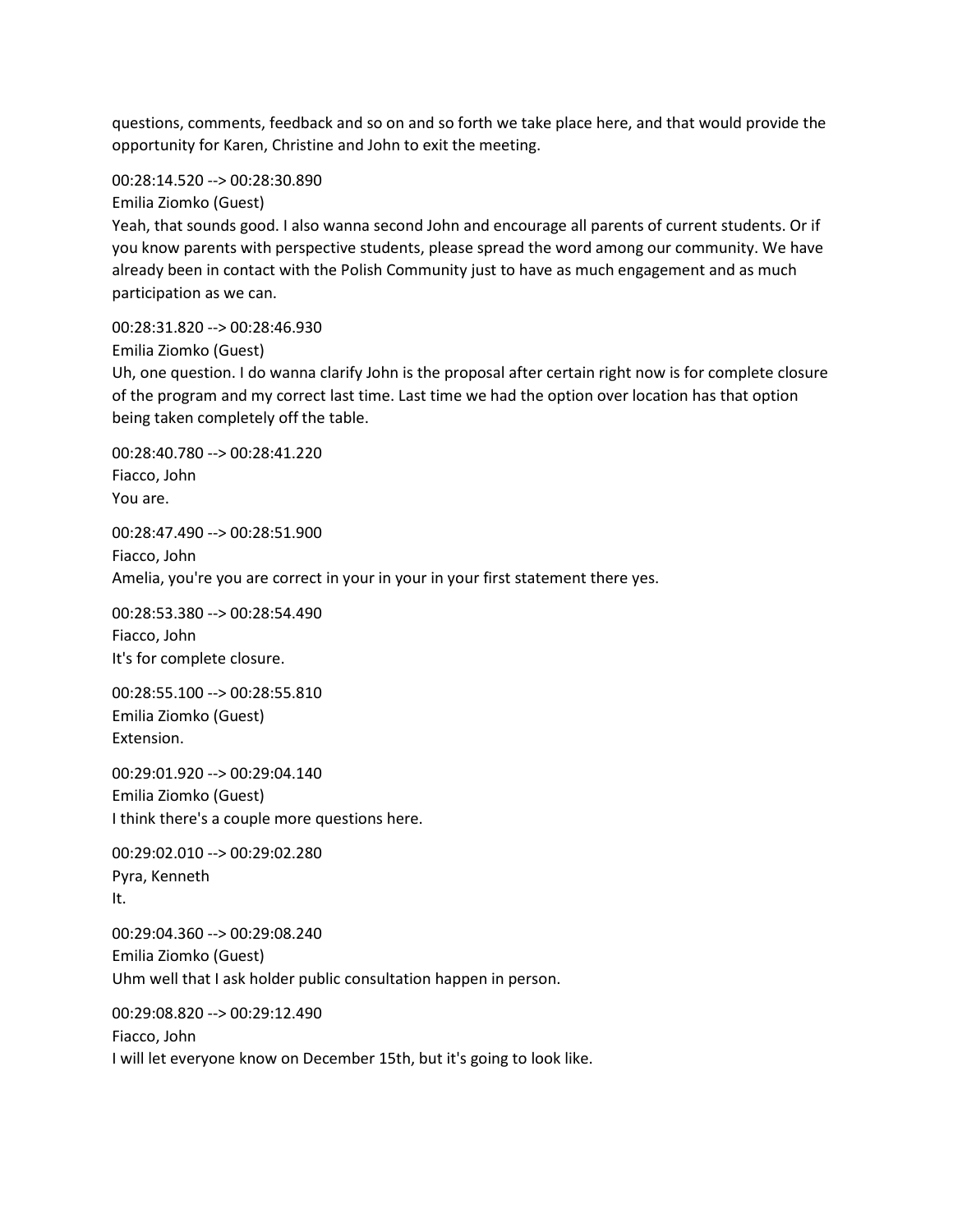00:29:14.370 --> 00:29:18.460 Emilia Ziomko (Guest) And where is the twenty 2122 school budget?

#### 00:29:21.080 --> 00:29:48.510

Pyra, Kenneth

Yeah, and that must be that must be referencing Amelia the the website that he showed everyone today there. There might be a little bit of an issue there, yet I do know it might not be up because I know and and John for certain. You can attest to this that we haven't received all our all of our allocations that we normally get. So things like our English language, learning allocations and so on. So until that usually happens and normally it takes.

#### 00:29:49.250 --> 00:30:09.490

Pyra, Kenneth

We're usually end in November anyway, so I would suggest that the financial services with the division to have not yet completed all of the the financial pieces of the budget for this school year. And until that happens, and that won't go live until that's completed. So at our last.

#### 00:30:09.540 --> 00:30:28.870

Pyra, Kenneth

Uh principle meeting here. Last week we do know that some of our allocations were not yet there, so I'm going to suggest it won't go live until we have all of our final numbers ready to go, and then it will. It will go live. So I'm going to suggest I don't know for certain. I'm going to suggest though, it'll be another week or two.

## 00:30:30.180 --> 00:30:43.350

Emilia Ziomko (Guest)

I do have one more question in terms of leaning more information clarification. If other questions come up in regards to the report can do we send you an email to pass on to join? Or how could those questions be answered through this process?

## 00:30:43.970 --> 00:31:14.620

#### Pyra, Kenneth

Uh, thanks Amelia and and John I I know that you're more than likely going to to reiterate this, but the more transparency and clarity we have, the better and everything should go through that engagement. At ecsd.net I, I don't have a lot of information. I have the information that everyone else has that I've. I've read the reports and so on. And in order for the division to gather all the information and questions.

00:31:14.670 --> 00:31:17.890 Pyra, Kenneth From everyone to go through that.

## 00:31:19.420 --> 00:31:48.250

## Pyra, Kenneth

That email address that I that is the best way to ensure that all questions are answered. All concerns are addressed and all considerations or looked at rather than going through me back to John or to Christine, or two to Karen. So ultimately speaking, I I really don't have a lot and and maybe Karen or Christine. You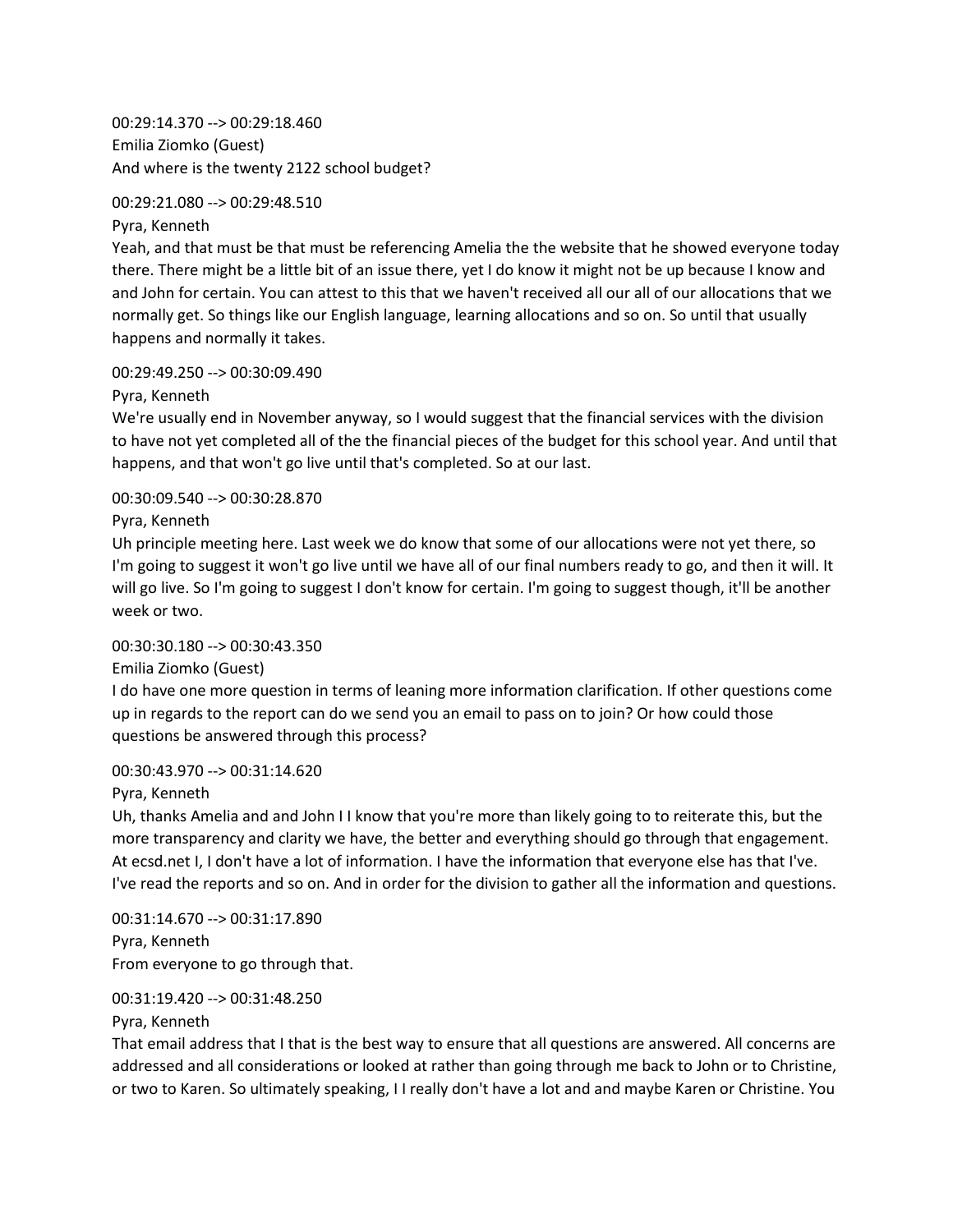wanna you want to? Sorry yeah. Karina, Christine, maybe you want to speak to that a little bit I. I'm not sure II just think that it should. It should go.

00:31:48.310 --> 00:31:49.670 Pyra, Kenneth That road, rather than through me.

00:31:50.620 --> 00:31:56.320 Emilia Ziomko (Guest) So we could. We should expect an answer to certain questions once we email that engagement at ECSD.

00:31:57.100 --> 00:32:00.750 Emilia Ziomko (Guest) Or will those questions have to wait till the public consultation to be entered?

00:32:02.670 --> 00:32:03.160 Pyra, Kenneth And.

00:32:02.700 --> 00:32:03.330 Fiacco, John So.

00:32:03.790 --> 00:32:22.550

Fiacco, John

Go ahead, well, I I can answer that. So again between now and January 17th will be collecting all these questions and the most popular, most frequent questions will be addressed in in in in the first part of that, and then if there's one off questions we can answer that during during the facilitated discussions afterwards.

00:32:24.660 --> 00:32:26.840 Fiacco, John But everything's gotta be recorded, right?

00:32:31.760 --> 00:32:32.430 Pyra, Kenneth K.

00:32:31.990 --> 00:32:35.210 Emilia Ziomko (Guest) OK, I I have no further questions. I don't see it there.

00:32:35.820 --> 00:32:38.150 Emilia Ziomko (Guest) As in any other questions from their parents here.

00:32:40.900 --> 00:32:41.290 Pyra, Kenneth OK.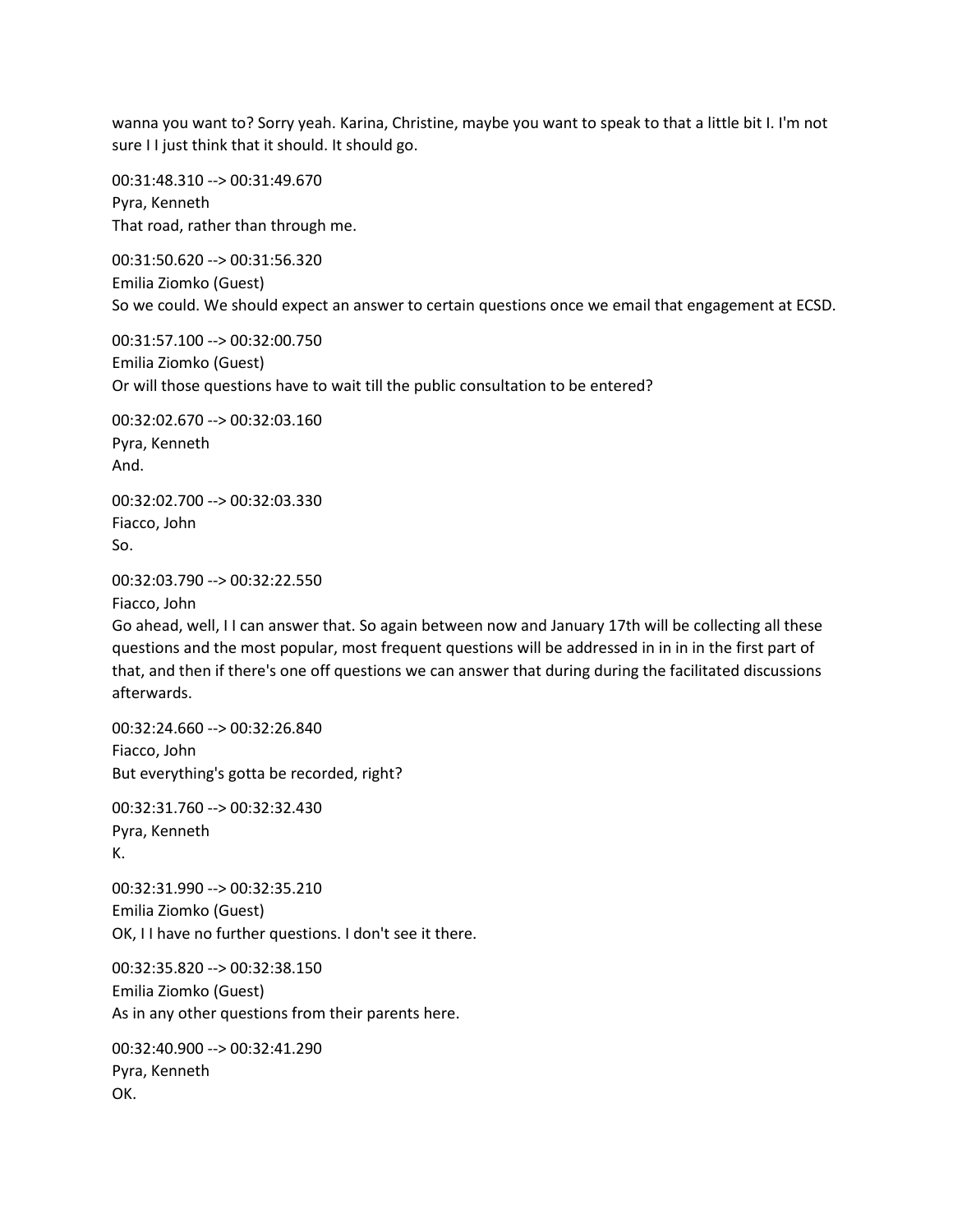00:32:41.930 --> 00:32:43.950 as (Guest) Yeah, looks like there's a couple more questions.

00:32:42.130 --> 00:32:42.490 Fiacco, John Good.

00:32:44.630 --> 00:32:45.350 as (Guest) On the side.

00:32:44.680 --> 00:32:58.890 Emilia Ziomko (Guest) Yeah, there's very specific questions. Where are the surplus deficit memos? What are the percent salaries water that percent SDS projected surplus deficit? So those kind of questions. Do you want us to send to engagement?

00:32:48.910 --> 00:32:49.970 Fiacco, John Yeah, exactly so.

00:32:54.870 --> 00:32:55.260 Fiacco, John So.

00:32:58.930 --> 00:33:10.380

Fiacco, John

Absolutely I'm I'm I'm pretty certain will get that question more than once. So for me to answer it in this in this forum and then multiple times open again again again. So we could say, you know on January 17th.

00:33:11.500 --> 00:33:21.410

Fiacco, John

Ranked in whatever order, these are some of the more frequent question being asked so you know we would pose the question and we would answer that question. At one point I had one at one time.

00:33:23.910 --> 00:33:24.600 Emilia Ziomko (Guest) K Thank you.

00:33:28.060 --> 00:33:54.990

Pyra, Kenneth

So if there are no further questions for Christine, Karen, and John, then I I think Emilia be safe for us to say thank you so much for for joining us here this evening and providing us us some clarity on the process and and how to most effectively communicate with the division on. And this entire process. So with that in mind, we can move forward with the rest of our of our meeting that those three don't need to be at and and Terry.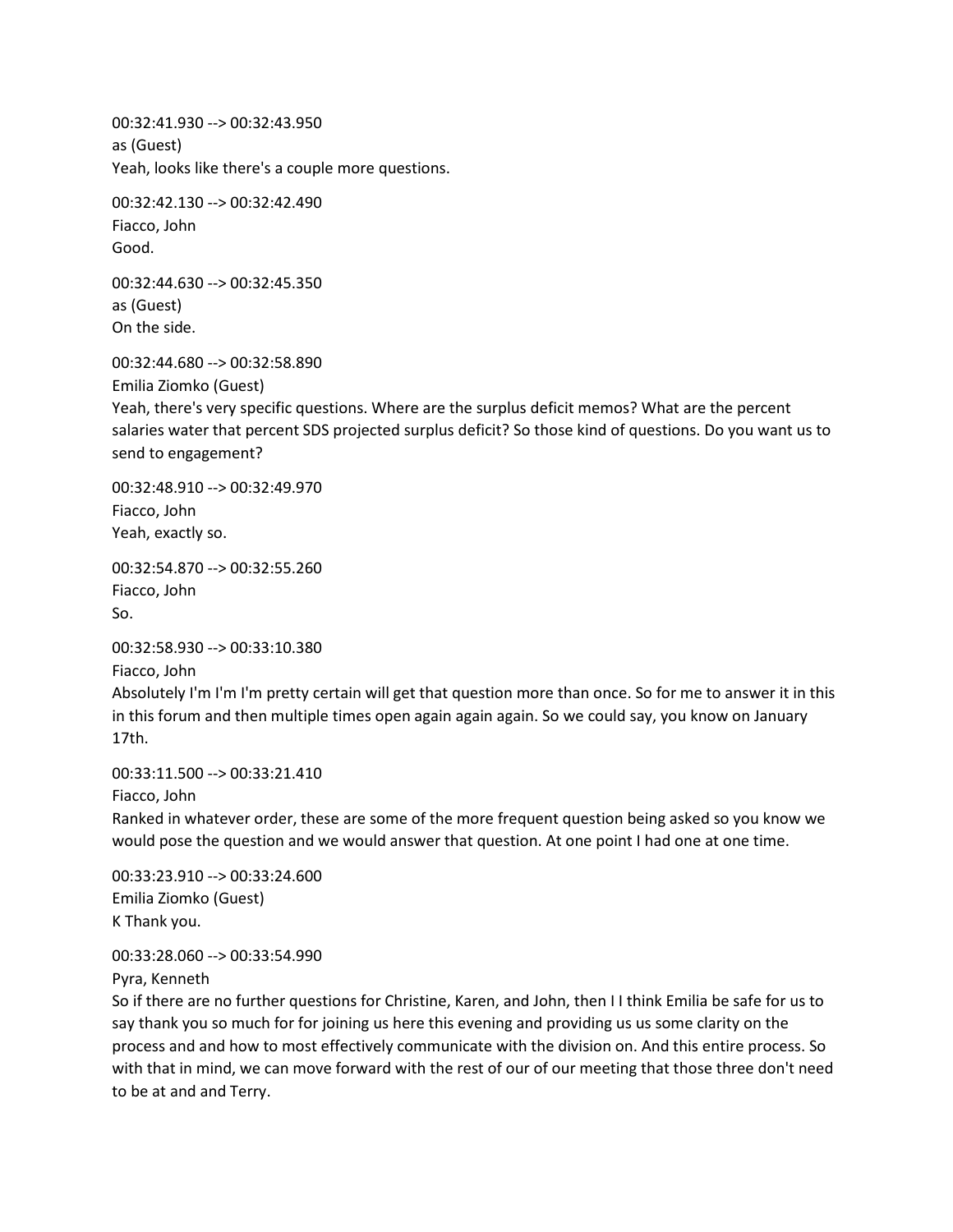00:33:55.050 --> 00:34:01.890 Pyra, Kenneth As well, is there anything that you'd like to contribute or any questions that this group has for you as well?

00:34:03.410 --> 00:34:13.760 Harris, Terence Well, thanks very much. I can appreciate that. I know while it, but if it's OK I'll hang in for the rest of this. The the parent council meeting.

00:34:15.500 --> 00:34:16.890 Harris, Terence Thank you appreciate that.

00:34:18.240 --> 00:34:30.830

Pyra, Kenneth

OK, excellent so John, Karen and Christine. Thanks for joining us here this evening and just know that you're going to be recorded so good on you and will move on with the rest of the meeting.

00:34:29.300 --> 00:34:29.720 Fiacco, John Thank you.

00:34:31.200 --> 00:34:32.200 Fiacco, John K goodnight

00:34:31.810 --> 00:34:33.620 Emilia Ziomko (Guest) Thank you so much guys, Goodnight.

00:34:34.980 --> 00:34:36.160 Pyra, Kenneth And just to.

00:34:35.330 --> 00:34:36.030 Garlitos, Karen Thanks, can I?

00:34:37.070 --> 00:34:44.960 Pyra, Kenneth Uh Emilia I there's a couple more things on their principals report that I I do want to share that I think are are are are good news.

00:34:45.190 --> 00:35:01.380

Pyra, Kenneth

Uh, and I don't know gosia how things went here this this afternoon at school, but at the same basil Tigers volleyball team, it's a Coed volleyball team, is in the semifinals where we're rocking the house and we went into the semifinals at 5. And why did they win?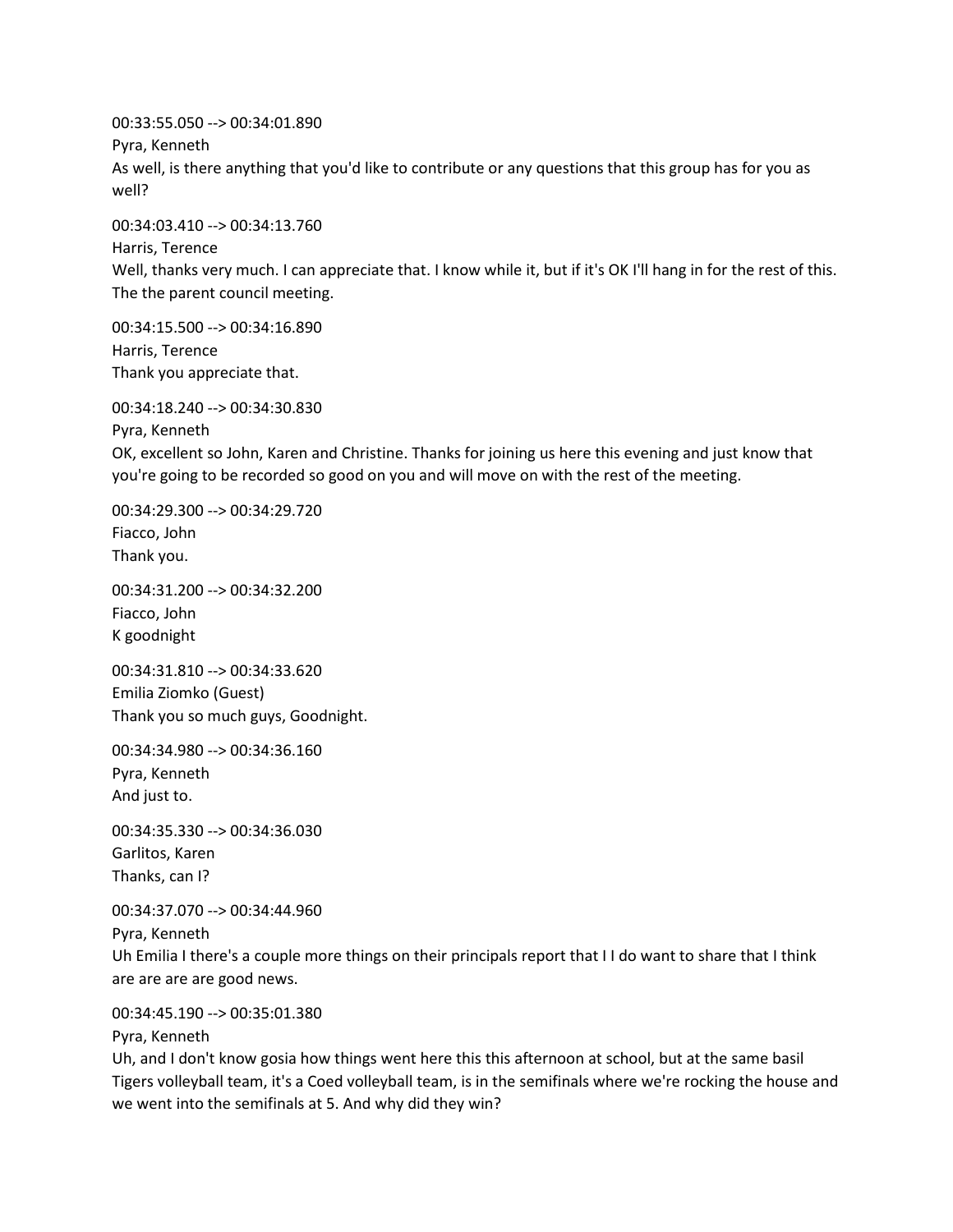00:34:58.930 --> 00:34:59.620 Emilia Ziomko (Guest) They want.

00:35:01.700 --> 00:35:04.810 Emilia Ziomko (Guest) They when my son told me it was on Instagram already.

00:35:02.200 --> 00:35:02.860 Pyra, Kenneth You got it.

#### 00:35:03.940 --> 00:35:33.640

Pyra, Kenneth

Nice nice nice. So we can't wait to celebrate that tomorrow, so that's that's really great news and with such a small number of students that it's it's great to see that our Coed team is really doing so well as we compete with other eminent Catholic school. So congratulations tigers. I also just wanted to provide you just a couple more things here that we were very fortunate that the division is provided. All of our teaching staff with.

#### 00:35:34.040 --> 00:36:04.430

Pyra, Kenneth

Chrome books that will support them in the delivery of excellent programming to students. So it was a no cost to our school and and I know that the division did that across the board for all teachers. So a real big thank you Terry to the division into to you, the trustees that are supporting that initiative to provide that technology to our teachers to be able to do the job that they're doing as well. We we got that donation of a it was an anonymous donation of a Chromebook CART tour school, so we got another.

## 00:36:04.490 --> 00:36:15.650

Pyra, Kenneth

25 Chromebooks as well as a cart that we add to our technology inventory that helps to make that one one to one access to technology more.

#### 00:36:16.020 --> 00:36:45.650

## Pyra, Kenneth

Uh, accessible that that was absolutely outstanding, so we don't really have to wait for signing out and and access. So whoever the anonymous donor was, it provided us the the dollars to be able to purchase that Chromebook cart were in gratitude for that as well. The division is also moved forward with replacing some of our older projectors for our smart boards in some of our classrooms as well.

00:36:45.870 --> 00:36:54.700 Pyra, Kenneth So that's a that's a great thing for us. Less downtime and a little bit to more speed has been really.

## 00:36:54.950 --> 00:37:25.620

Pyra, Kenneth

Uh, it's made an impact for sure, and and finally the division as well. It has spent money on upgrading the wireless infrastructure at the site as well so that the increased use of wireless devices, including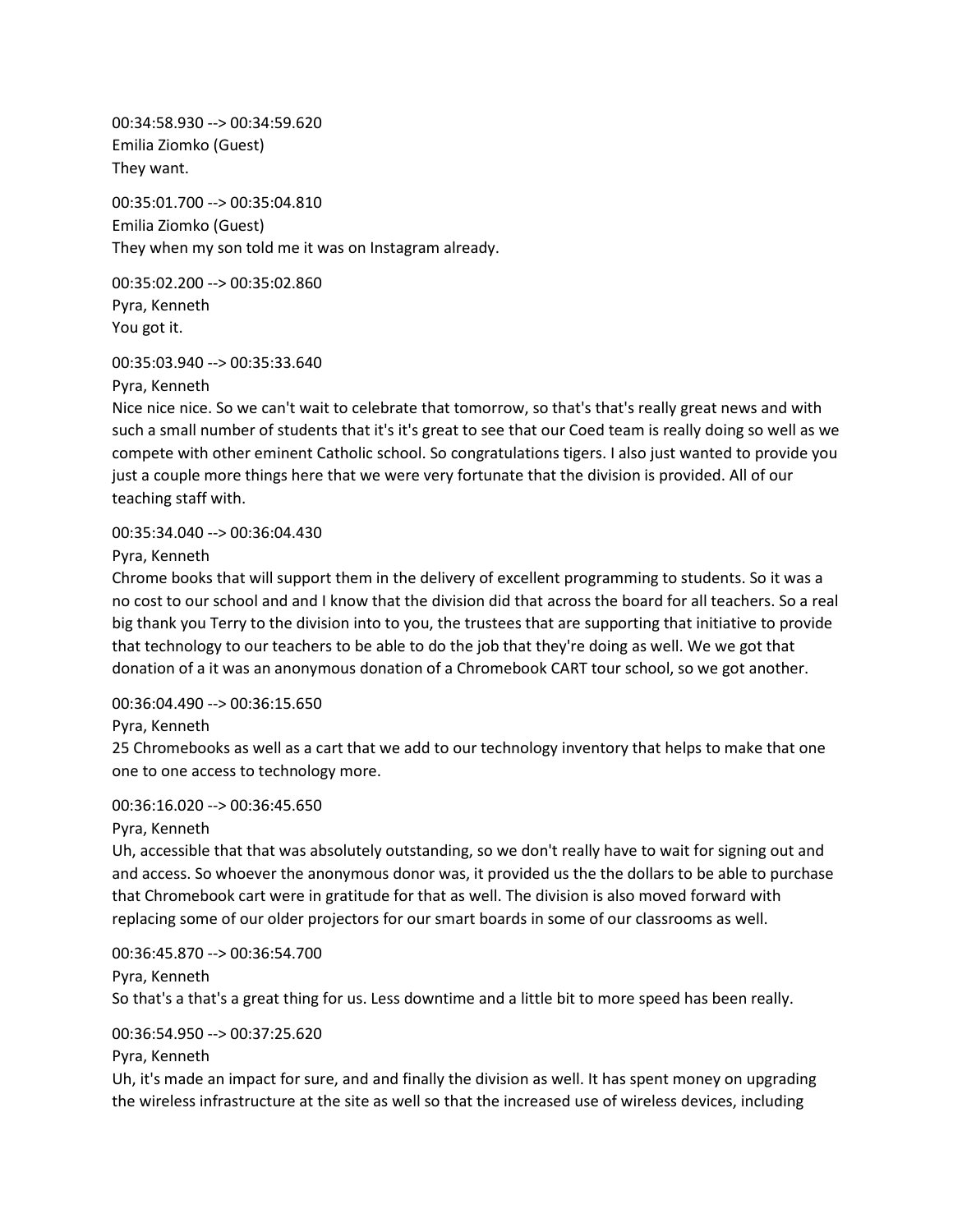student personal devices, is is making things work that much that much better at our school. So again, that's a thank you to the vision for making the investment into our school to try and support that the learning for students and and making things work just that much.

00:37:25.910 --> 00:37:42.020

Pyra, Kenneth

Better for staff and students as we journey through the school year so that that is pretty much all for my. My report from the the principle standpoint, are there any questions, comments, any feedback that anyone like to to give to me at this time?

00:37:45.040 --> 00:37:59.010

Emilia Ziomko (Guest)

I had a couple more things on there. You did send me the plant field trips for the year, so thank you for that. Is there any wishlist items that you would like to present just so we could start thinking about it so we could start talking about it?

00:37:48.860 --> 00:37:49.250 Pyra, Kenneth Yep.

00:37:49.910 --> 00:37:50.290 Pyra, Kenneth Yep.

```
00:37:59.370 --> 00:38:20.760
```
Pyra, Kenneth

Yeah, and I can. I can go to that mail you have that listed a little bit further down and I what I'll do is I'll share the screen that I sent to you for the the field trips but from the the wishlist Pirsig it's not there yet. We meet with our staff on Thursday so that's that's one of the things that will will be going through with them on this Thursday. So I will open up my.

00:38:20.810 --> 00:38:24.660 Pyra, Kenneth Eh, I gotta find that if you give me a second.

00:38:25.280 --> 00:38:27.530 Pyra, Kenneth No, it's the email right here.

00:38:28.520 --> 00:38:30.690 Pyra, Kenneth Not this.

00:38:31.640 --> 00:38:34.120 Pyra, Kenneth It's just a lot of button pushing. That's really all it is.

00:38:42.470 --> 00:39:12.380 Pyra, Kenneth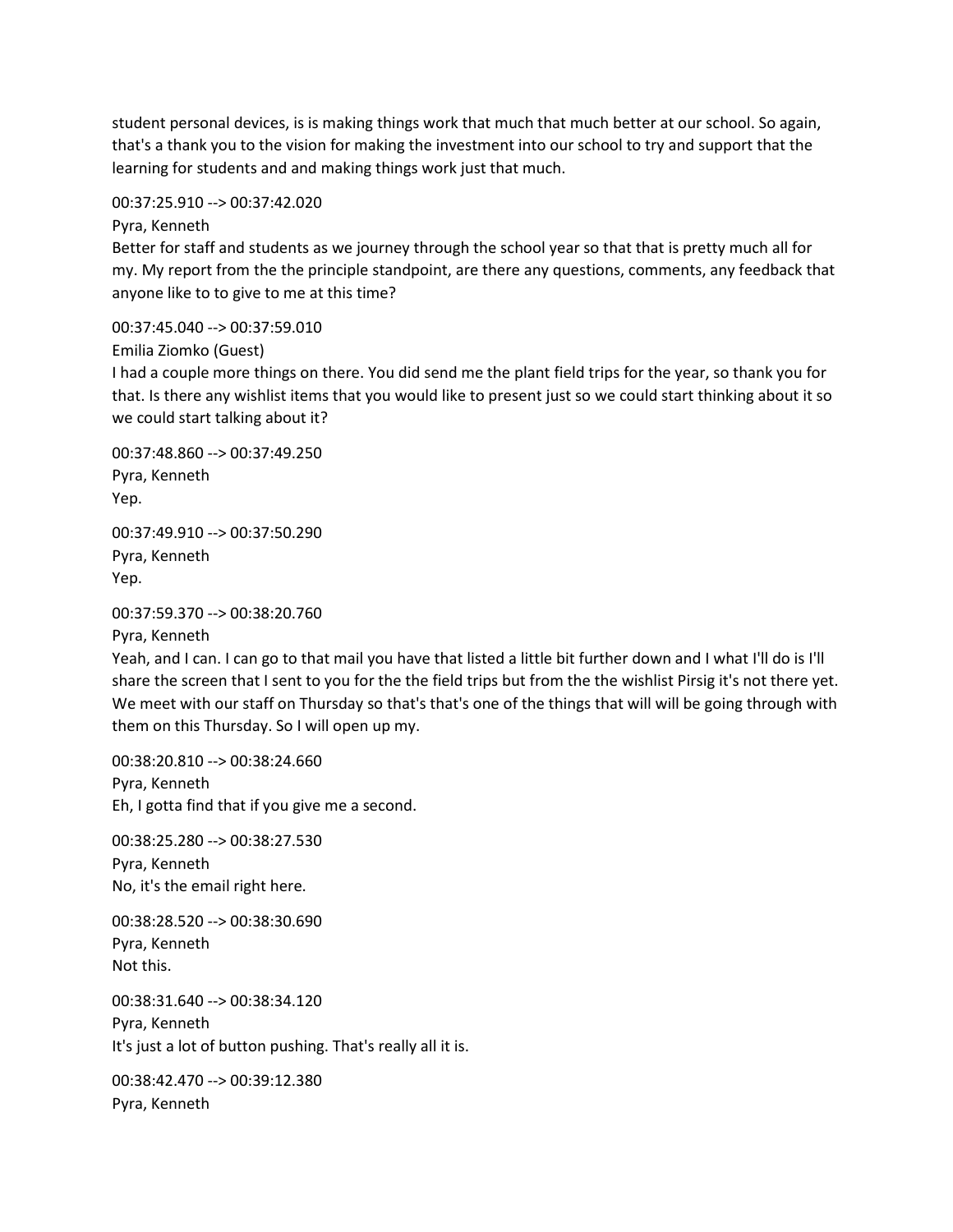So I I have sent this to the school council chair about some of the traditional field trips that are classes have taken in the past. It's not a comprehensive list, but certainly is something that gives you an indication of some of the things that our staff are looking at this year as well. The spreadsheet at the bottom is our school fee plan that submitted by the defendant.

#### 00:39:12.430 --> 00:39:43.920

#### Pyra, Kenneth

By by the school and is posted by the division and is available to anyone to look at. You can see that some of the field trips that are planned this year is as skiing and we've already got the plans that are starting to unfold as we speak. In grades four to nine, there is a swimming Tel Telus world of science teachers pet for in school field trips. So for example, both boats and buoyancy's bridge building. The Valley Zoo, Prairie Gardens, safety city. You can read all those.

#### 00:39:44.680 --> 00:39:49.160

Pyra, Kenneth

That are that are there, but it's not a comprehensive list, and it certainly doesn't lock us into.

## 00:39:49.490 --> 00:40:14.960

#### Pyra, Kenneth

Uh, actually attending those field trips as as you know, with the with the pandemic, things like Jasper, Birch, Bay and so on May in fact to have to be counseled. If if that is the case, so rather than us saying you know these are the field trips that we will go on, we'll just give you a list of what we've traditionally gone on in the past and and then see if we can work within that.

#### 00:40:15.910 --> 00:40:48.130

## Pyra, Kenneth

As well, what, uh, what I provided here that you can see is the approved field trip form that is also available for public consumption, about the total cost of of these field trips throughout the the school year so you can see that it's a. It's a broad variety of of trips without identifying specific trips that we would be looking at charging throughout the year. Again, this is based on our historical record of trips that our students would go on.

## 00:40:48.210 --> 00:41:18.640

## Pyra, Kenneth

So you can see kindergarten is \$145.00 at Grade 5 is \$240 and then we have some some other numbers that are there. Birch Ban, Jasper for a great night's for example, had \$200. So what? We're what we're seeing here is that field trips are a little bit expensive and and you know that, like everything else, costs are going up. So rather than us identifying specific field trips and associated costs with those field ribs is again historically.

## 00:41:18.850 --> 00:41:49.140

## Pyra, Kenneth

It school counselor supported a dollar amount that would subsidized field trips per student from kindergarten to Grade 9 and talking with our business manager Pani Kowal. It has been approximately \$10 per student in Kata Kata 9 to subsidize field trips. So whether they go on 10 field trips or they go in one field trip, it's it's \$10 and they can. The classrooms can utilize that in any way they they feel.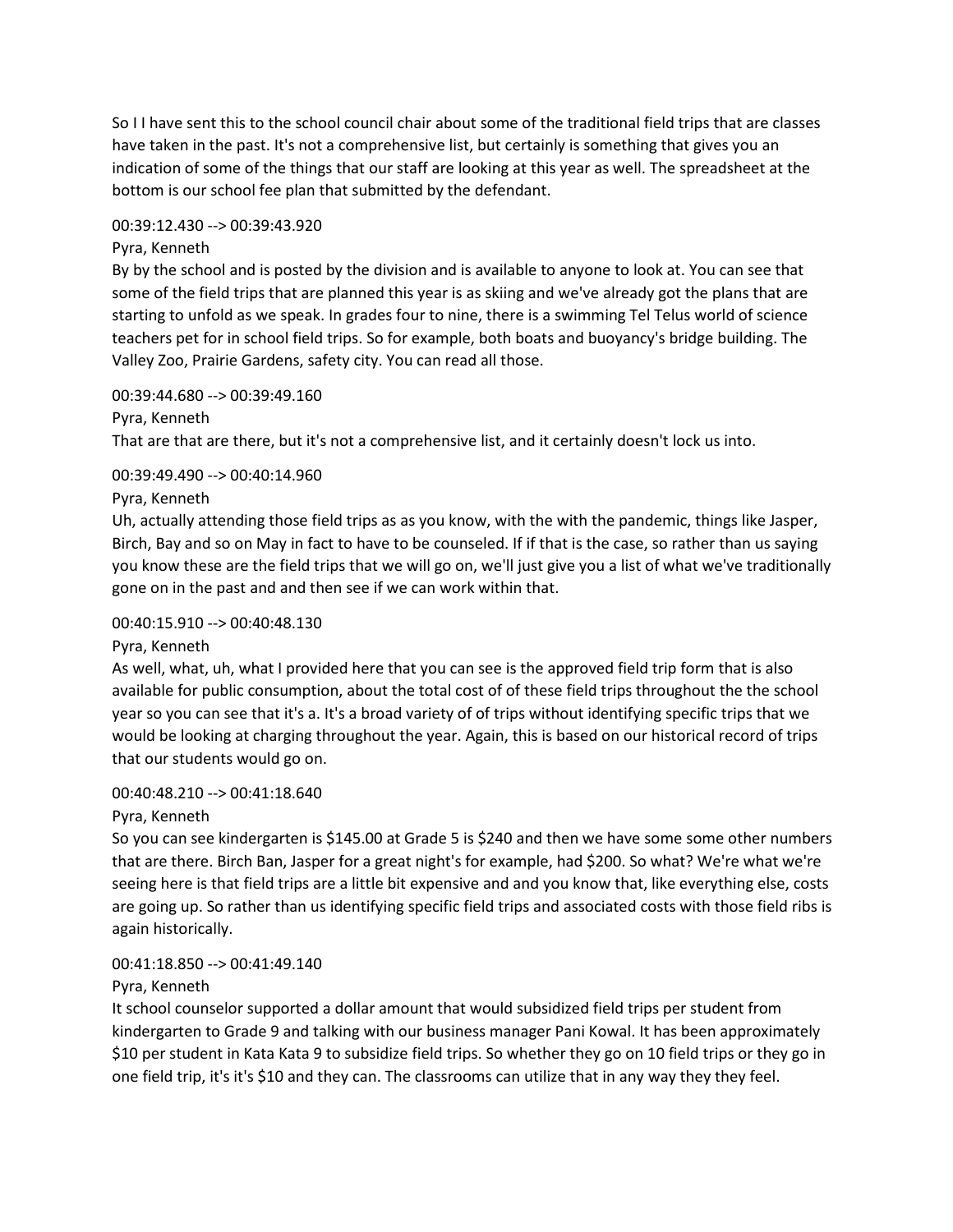00:41:49.340 --> 00:42:19.550

Pyra, Kenneth

Works for them to help offset offset costs. So as an example, if our grade just as example where grade fives going one field trip in the year, they would utilize that \$10 in that one field trip kindergarten in the. On the other hand goes on 7 field trips so they would spread that \$10 across all those field trips. So that's that's kind of the field trip. Peace and Amelia that we talked about, and I I guess up to this group to decide whether or not they want to go.

00:42:19.610 --> 00:42:22.740 Pyra, Kenneth Down the road that we have traditionally gone down with that subsidy.

00:42:24.370 --> 00:42:26.400 Pyra, Kenneth So any questions, comments, feedback?

00:42:29.290 --> 00:42:30.250 Emilia Ziomko (Guest) No thank you for that.

00:42:30.960 --> 00:42:31.260 Pyra, Kenneth Sure.

00:42:31.290 --> 00:42:38.130 Emilia Ziomko (Guest)

Also, we spoke about Spruce Ave skating ring usage. Has there been any talk with the teachers about contacting?

00:42:39.250 --> 00:42:40.490 Pyra, Kenneth Yeah, yeah.

00:42:40.170 --> 00:42:41.650 Emilia Ziomko (Guest) Henry or Harry?

00:42:41.350 --> 00:42:45.150 Pyra, Kenneth 'cause yeah, 'cause gorgeous gorgeous really smiling so I'll let her have that one.

00:42:42.330 --> 00:42:42.760 Emilia Ziomko (Guest) Yep.

00:42:48.270 --> 00:42:57.120

Beringer, Malgorzata

Thanks boss. So Amelia, we actually approached one of our teachers miss injury so she will be starting with our junior high outdoor Ed class and with our junior high.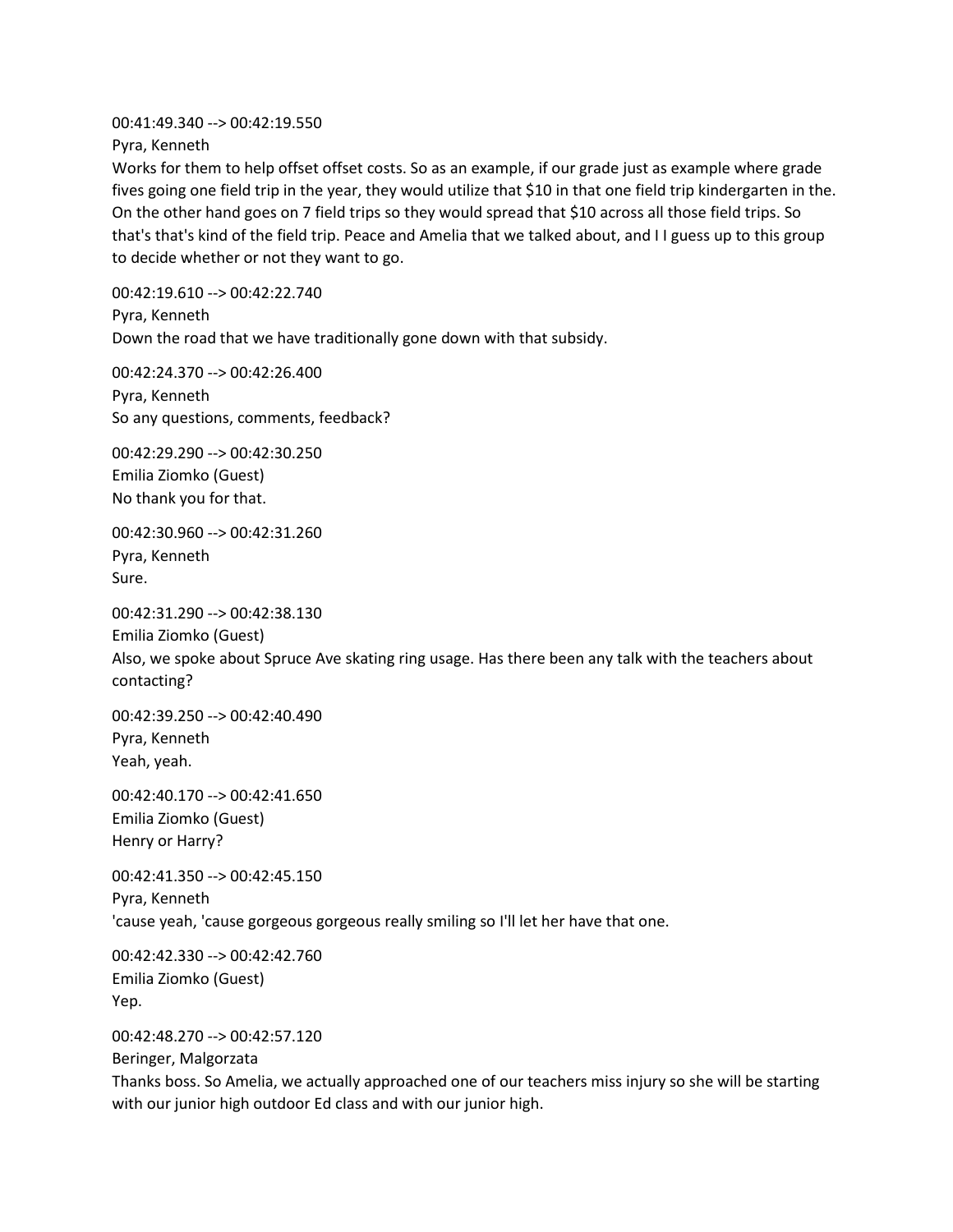00:42:57.340 --> 00:43:28.250 Beringer, Malgorzata

Uh Fizz Ed classes. We hear that Henry is a sweet man who operates the skating rink and he is overjoyed that our students would be using the rink. So I know that Miss Signore is going to reach out to Henry and what we're hoping to have happen is that as the students get excited and as the junior high's get exposed to it, we gain some excitement in the building and that the students start talking about, well, I hope that my class gets to go do this, and then it'll entice more of our teachers to jump.

00:43:28.310 --> 00:43:34.750

Beringer, Malgorzata

On that bandwagon. So we're starting a little bit slow, but we are. The wheels are turning in that direction, so we're very excited about it.

00:43:36.220 --> 00:43:37.270 Emilia Ziomko (Guest) Perfect thank you.

00:43:37.780 --> 00:43:40.370 Beringer, Malgorzata Thank you for bringing that to our attention. Amelia, that's wonderful.

00:43:40.640 --> 00:43:42.280 Pyra, Kenneth Yeah, thanks a million thanks gosia.

00:43:44.100 --> 00:43:49.820 Beringer, Malgorzata Oh, and sorry can there's a yeah apparent sorry Amelia, go ahead. There's a parent that has their hand up.

00:43:50.090 --> 00:43:58.980 as (Guest)

Yeah, it's just me and would we be able to do something like in line like the rollerblading, but get something like that for the skating?

00:44:00.610 --> 00:44:01.970 as (Guest) Since we have the ring.

00:44:06.060 --> 00:44:06.970 Pyra, Kenneth Did you?

00:44:06.300 --> 00:44:10.230 Emilia Ziomko (Guest) Uh, do you mean instructional? Like instructional, OK?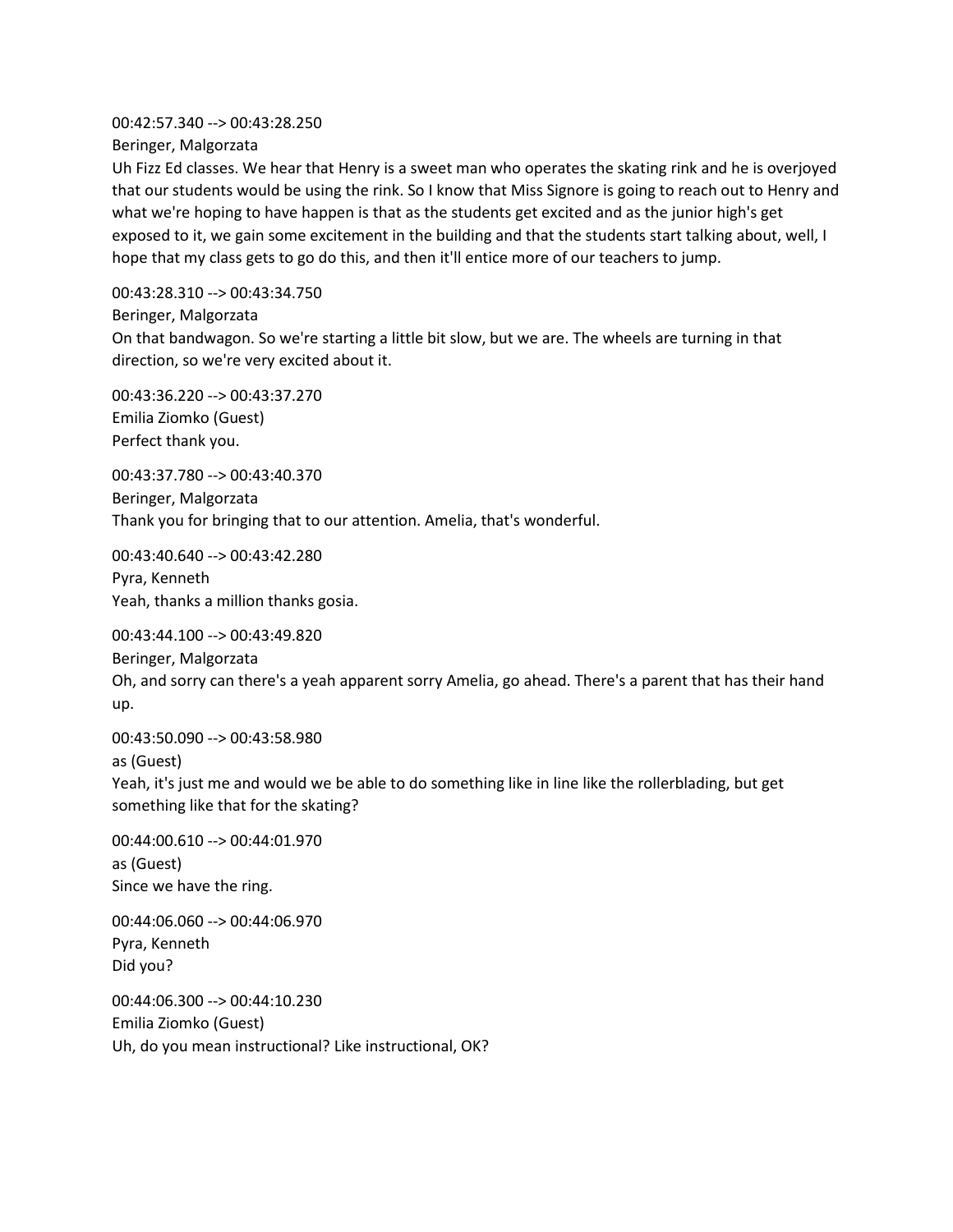00:44:08.550 --> 00:44:09.010 as (Guest) Right?

00:44:09.640 --> 00:44:10.060 as (Guest) Yeah.

00:44:10.930 --> 00:44:15.840 as (Guest) Like an in school fieldtrip like we did in line the rollerblading, but instead do it.

00:44:16.720 --> 00:44:19.970 as (Guest) A skating portions since we do have the rank available to us.

00:44:20.990 --> 00:44:50.650

Pyra, Kenneth

So from this standpoint, eight I, I hear what you're saying is that we have our alien in line and we have direct instruction done by those Members. That alien in line we're going to start with just our teachers and see how that goes so that we could just expose our students to the rank and doing things like safety, exercise, Wellness that that type of thing. And we'll see how that's received. And then what we have available to us and that would be a relationship with some of our.

#### 00:44:50.710 --> 00:45:14.770

Pyra, Kenneth

Academies within the division to see if we can access some of those academies to be able to provide some direct instruction for us on things, and I'll just use this as an example. It don't know if it's accurate or not. Things like power skating, stopping, starting, turning, and so on. They give us some further instruction on how to be able to do that, so we'll try to leave Ridge. Some of the staff within the division that run academies to see if they're able to help us on that regard.

00:45:16.190 --> 00:45:16.500 as (Guest) OK.

00:45:23.700 --> 00:45:32.680 Pyra, Kenneth And and that's that's again my my report gosia. Did I miss anything? Thanks Amelia for this gating thing. 'cause we we got on that right away.

00:45:35.590 --> 00:45:39.100 Pyra, Kenneth OK then, if there are no other questions, comments.

00:45:39.150 --> 00:45:42.040 Pyra, Kenneth The except my report as read.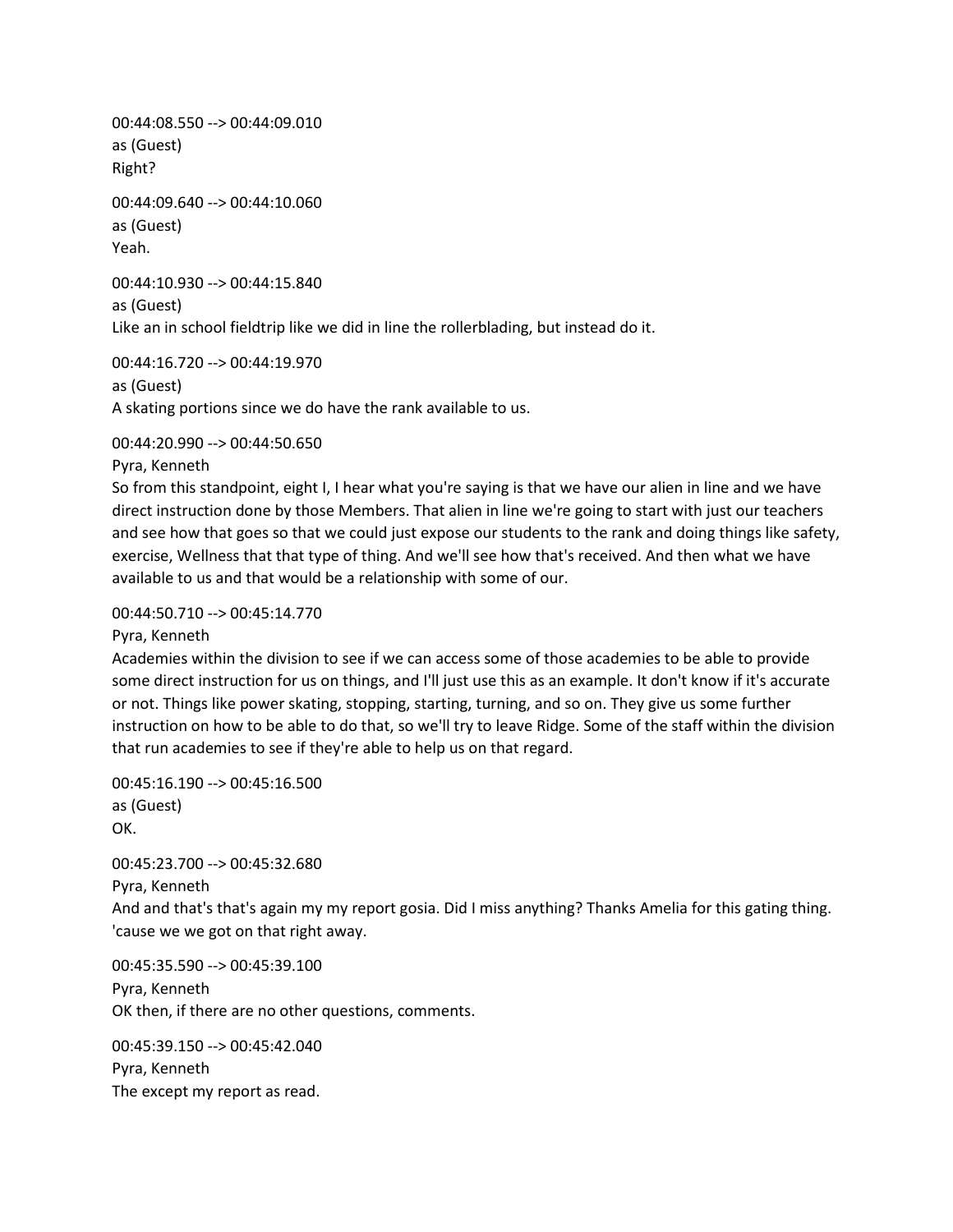00:45:45.820 --> 00:45:47.630 Les Neatby (Guest) Actually, I do have a question quickly.

00:45:49.270 --> 00:45:53.500 Les Neatby (Guest) There was some scuttlebutt upload engaging the.

00:45:54.320 --> 00:45:56.590 Les Neatby (Guest) I think it was the consultants to come.

00:45:57.940 --> 00:46:01.320 Les Neatby (Guest) To see what we could do for the Grade 7 project they refer that.

00:46:02.280 --> 00:46:06.650 Les Neatby (Guest) Junior high students to keep them engaged. What were the results of those consultations with?

00:46:07.790 --> 00:46:09.250 Les Neatby (Guest) Camera with department. It was Ken.

00:46:10.770 --> 00:46:13.340 Pyra, Kenneth If that was, I think less you're talking about CTS.

00:46:14.420 --> 00:46:22.870 Les Neatby (Guest) Might have been, it was something where they you know, consulting department that says, oh, you couldn't help your school by doing this or that or this or that or these activities work or what?

00:46:24.060 --> 00:46:31.060 Pyra, Kenneth Yeah, III, I hope I hope you and I were speaking about the same thing. We did receive a.

00:46:24.440 --> 00:46:24.730 Les Neatby (Guest) Or

00:46:32.320 --> 00:46:47.670

Pyra, Kenneth

And I'm going to look for the right words on this one. It's a. It's a broad spectrum printer that we did receive from Saint FX High School that we want to be able to incorporate into our skeds.

00:46:47.990 --> 00:47:00.480 Pyra, Kenneth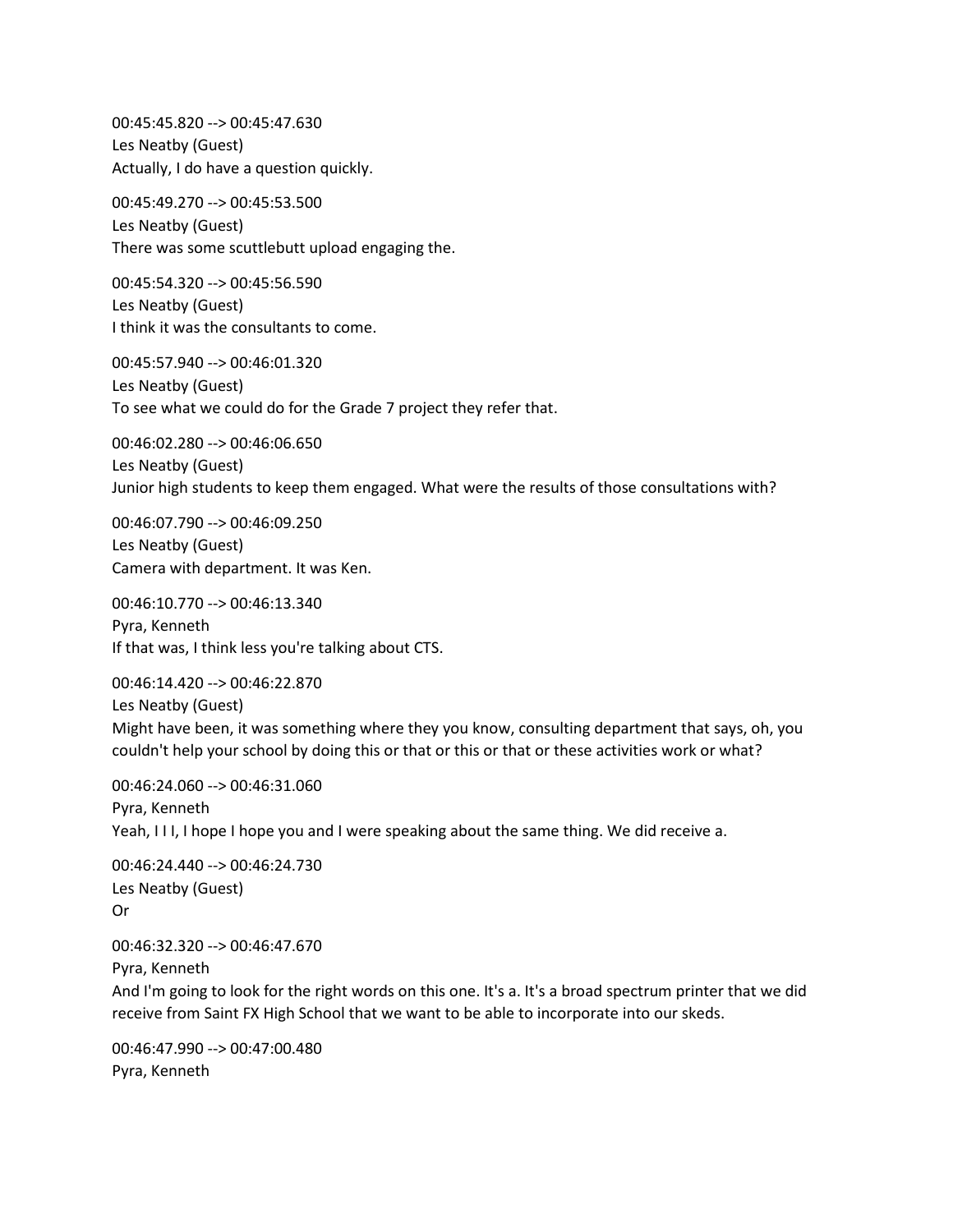Uh, coursework for our junior high students that help with not only operating the equipment, but on basically things like advertising, promotion.

#### 00:47:00.710 --> 00:47:31.000

Pyra, Kenneth

Uh, especially now that our our students in the the volleyball team are doing so well is to be able to do things like printing posters, promoting, promoting the tigers, and putting them up in the gym things things of that nature. So a lot of advertisement type types of things as well as the development of modules we have been working with with the CTS consultant. And you know, unfortunately, that's being away for eight weeks.

#### 00:47:31.590 --> 00:47:53.280

Pyra, Kenneth

I don't really have a strong handle on how things have gone, but I do know that the the printer was donated to the school. I do know that or junior high teachers receive some training and now it's just a question of how we can incorporate using that skill set and that hardware in in having our students do some of that CTS work that that that I had mentioned.

00:47:54.500 --> 00:47:54.850 Les Neatby (Guest) OK.

00:47:56.370 --> 00:47:56.800 Pyra, Kenneth OK.

00:47:58.290 --> 00:47:59.320 Pyra, Kenneth Any other questions?

00:48:04.140 --> 00:48:05.950 Pyra, Kenneth Alright Emilia, my parts done.

00:48:07.440 --> 00:48:10.000 Emilia Ziomko (Guest) Thank you can thank you gosia for the updates.

00:48:10.050 --> 00:48:20.860 Emilia Ziomko (Guest) Uh, alright, so let's keep on moving through the agenda on my part. We talked about the same basil school proposal foreclosure and no further updates, just.

00:48:21.550 --> 00:48:25.720 Emilia Ziomko (Guest) Engagement at ecsd.ca right Fender females.

00:48:26.490 --> 00:48:40.310 Emilia Ziomko (Guest)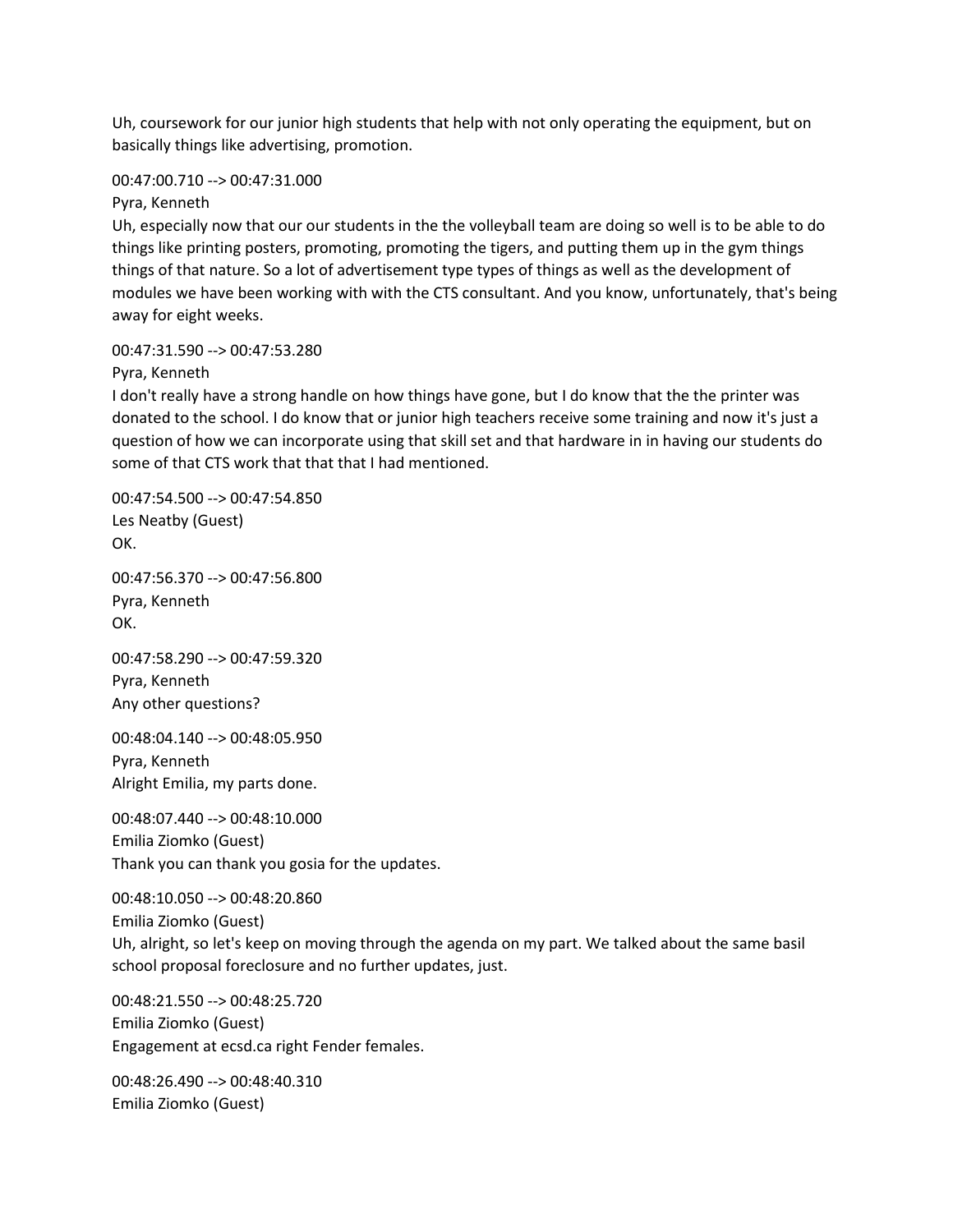Uhm, I also wanted to mention that June 11 has been designated by the province of Alberta as Polish Heritage Days and Polish Congress has asked St. Basil if they would like to be involved in the celebration.

00:48:41.050 --> 00:48:59.750

Emilia Ziomko (Guest)

Uh, so can maybe at the upcoming staff meeting you could mention it to their teachers and see if they would be interested in being involved in doing maybe a presentation, maybe some kind of a kids activity, but it's supposed to be quite the event at the ledge grounds with all Polish organizations involved.

00:49:01.830 --> 00:49:02.720 Emilia Ziomko (Guest) Uhm?

00:49:02.050 --> 00:49:14.620

Pyra, Kenneth

And and that's really good timing. And we do have our staff meeting here on Thursday, so we'll we'll include that in in our agenda and engage our staff and see if there's something that we can do with that. So thanks a million for that.

00:49:15.160 --> 00:49:33.640

Emilia Ziomko (Guest)

Perfect and parent council is willing to help out in any way they can and I'm sure we can get more parent volunteers to assist as well. I know the other two schools are already participating and I think some of the students overlap the Saturday school as well as seeing Basil so we can maybe piggyback off of that.

00:49:34.520 --> 00:49:37.400 Emilia Ziomko (Guest) Uh, so to start off the Polish heritage days though.

00:49:34.810 --> 00:49:35.110 Pyra, Kenneth K.

00:49:38.010 --> 00:50:02.370 Emilia Ziomko (Guest)

Uh, we will move our 35th anniversary or more like 38th and adversary banquet today, Saturday before so, the Polish hall has been re booked for June 11th and at that banquet we will celebrate. Hopefully the program being around for so many years and that will commence the Polish heritage base again. All the Polish organizations will be there and we're hoping that I will be a success.

00:50:04.730 --> 00:50:12.390 Emilia Ziomko (Guest) Uh, and then one other thing I wanted to remind everyone of is the bottle drive fundraiser at Dashboard Edmonton Bottle Depot.

00:50:13.560 --> 00:50:23.710 Emilia Ziomko (Guest)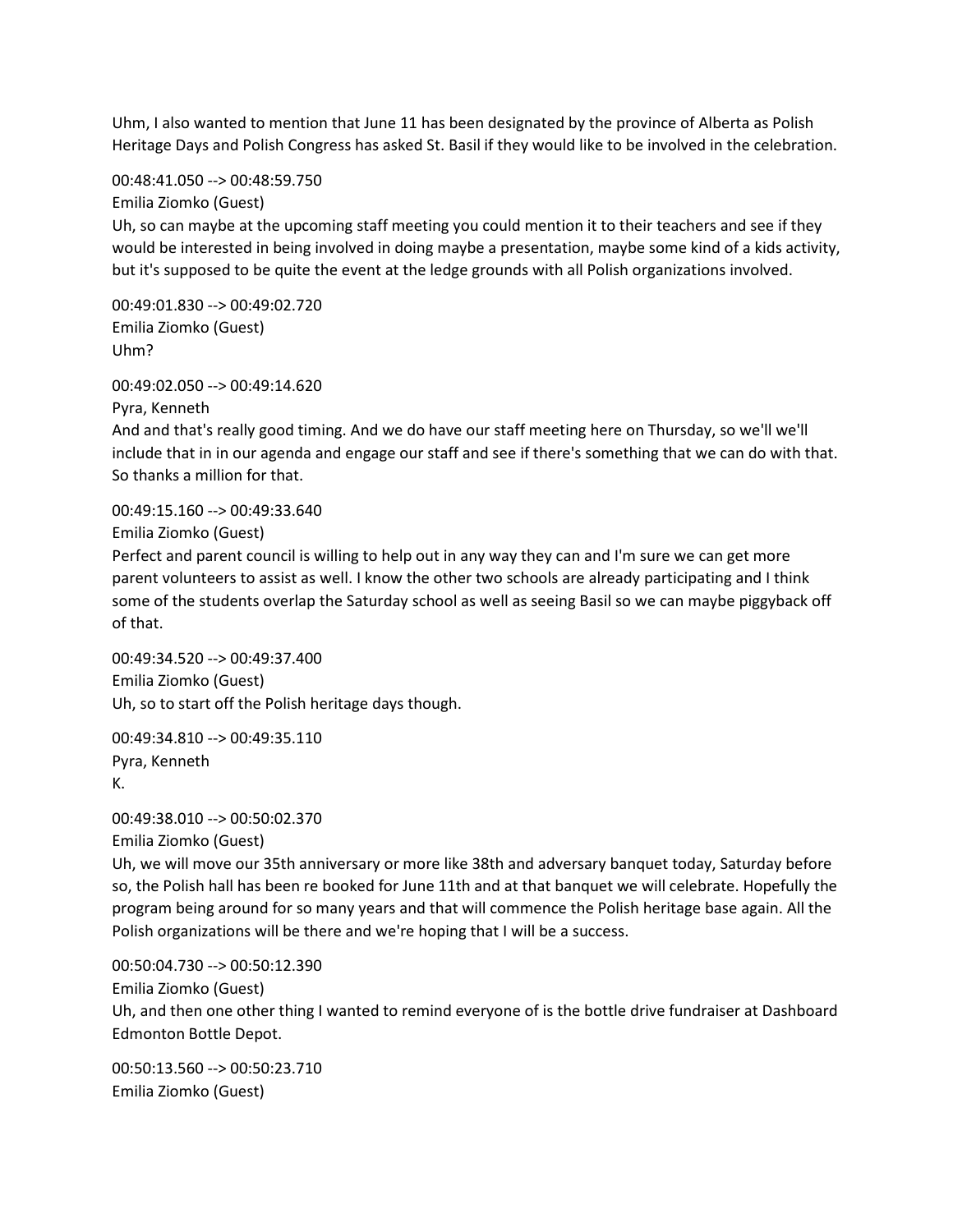Please send those bottles. Indigenous city like pick up so if you live far, that's not an issue as well as the 5050 raffle Christmas Christmas recollect going on right now.

00:50:24.410 --> 00:50:30.430 Emilia Ziomko (Guest) Please continue buying those tickets, supporting us and Bambi, and that's all I had for the chair report.

00:50:36.690 --> 00:50:37.780 Emilia Ziomko (Guest) Yep, that's all I had.

00:50:39.170 --> 00:50:39.970 Emilia Ziomko (Guest) Ah.

00:50:41.330 --> 00:50:47.060 Emilia Ziomko (Guest) I have other items through this cast. I don't know if there's any more questions or anything else anybody would like to talk about.

00:50:52.180 --> 00:50:53.380 Emilia Ziomko (Guest) Terry, I see your hand.

00:50:56.190 --> 00:51:10.010 Harris, Terence Thank you very much, Emilia. Just before we part though adjourn. I just wanted to express my appreciation to you for for your kind invitation to for me to to attend your meeting today.

00:51:10.540 --> 00:51:13.930 Harris, Terence Ah, express my appreciation to you. Know all of school.

00:51:14.700 --> 00:51:35.490

Harris, Terence

Obviously I will students and and all staff at the at the school for for, for you know everything that is going on in the program. I really appreciate what you're doing and and the efforts that are being made. I want to express my appreciation to the Community as well. So as has been described before.

00:51:36.040 --> 00:52:06.210

Harris, Terence

Uh, you know it's a, it's a, uh, a decision that needs to be considered. Given that we have it was approved at the last board meeting and and that'll happen February 23rd, I believe it is. And until that time, of course there will be an opportunity for for engagement of the Community and and for all of individuals to express their views through that Channel. That was that central channel that was identified earlier.

00:52:06.730 --> 00:52:32.050 Harris, Terence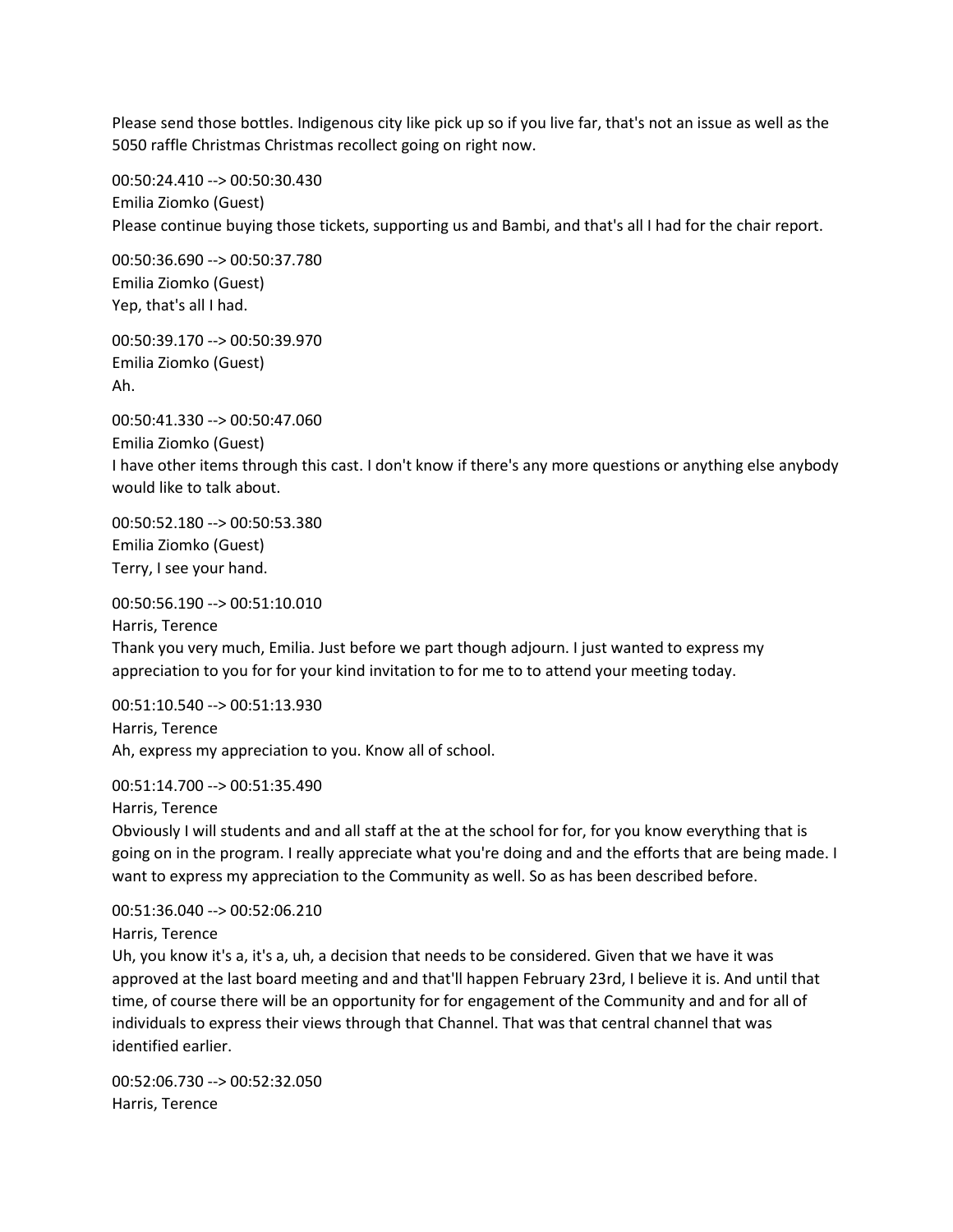But I couldn't leave today without just expressing my appreciation to all my my appreciation to you. For for everything, for all the work that you're doing, for everything is being done. I I do appreciate that that administration of the school is taking it on to just make sure that you know business as usual. Those kids that are getting the very best education that that we can bring him and.

00:52:32.110 --> 00:52:39.030 Harris, Terence Uh, and so I just wanted to to to express that thanks very much million.

00:52:40.270 --> 00:52:41.450 Emilia Ziomko (Guest) Thank you so much, Terry.

00:52:44.570 --> 00:52:47.500 Emilia Ziomko (Guest) And IC less, uh, you had your hand up as well.

00:52:47.910 --> 00:52:57.300 Les Neatby (Guest) I just wanna thank trustee Heroes for supporting our program, more importantly, supporting multicultural programs within within Catholic School District, but I really appreciate it.

00:52:59.000 --> 00:52:59.330 Pyra, Kenneth He

00:53:06.130 --> 00:53:06.740 Harris, Terence I'd be lost.

00:53:06.240 --> 00:53:06.770 Pyra, Kenneth is.

00:53:07.670 --> 00:53:34.760 Pyra, Kenneth

Show Amelia the the one item of the wish list. I know that goes towards the the fundraising, so again that will be Thursday. And what I can do is I can communicate that to you via email and then the executive can hold a meeting if they want prior to but to really that that can even wait until the next meeting and we can. We can take it from there, that's that'll be up to you, but I'll follow up with the staff and then provide that feedback to you.

00:53:36.640 --> 00:53:37.480 Emilia Ziomko (Guest) K sounds good.

00:53:41.010 --> 00:53:56.220 Emilia Ziomko (Guest) Alright, so if there's no other comments or questions from anybody, I would like to thank you all once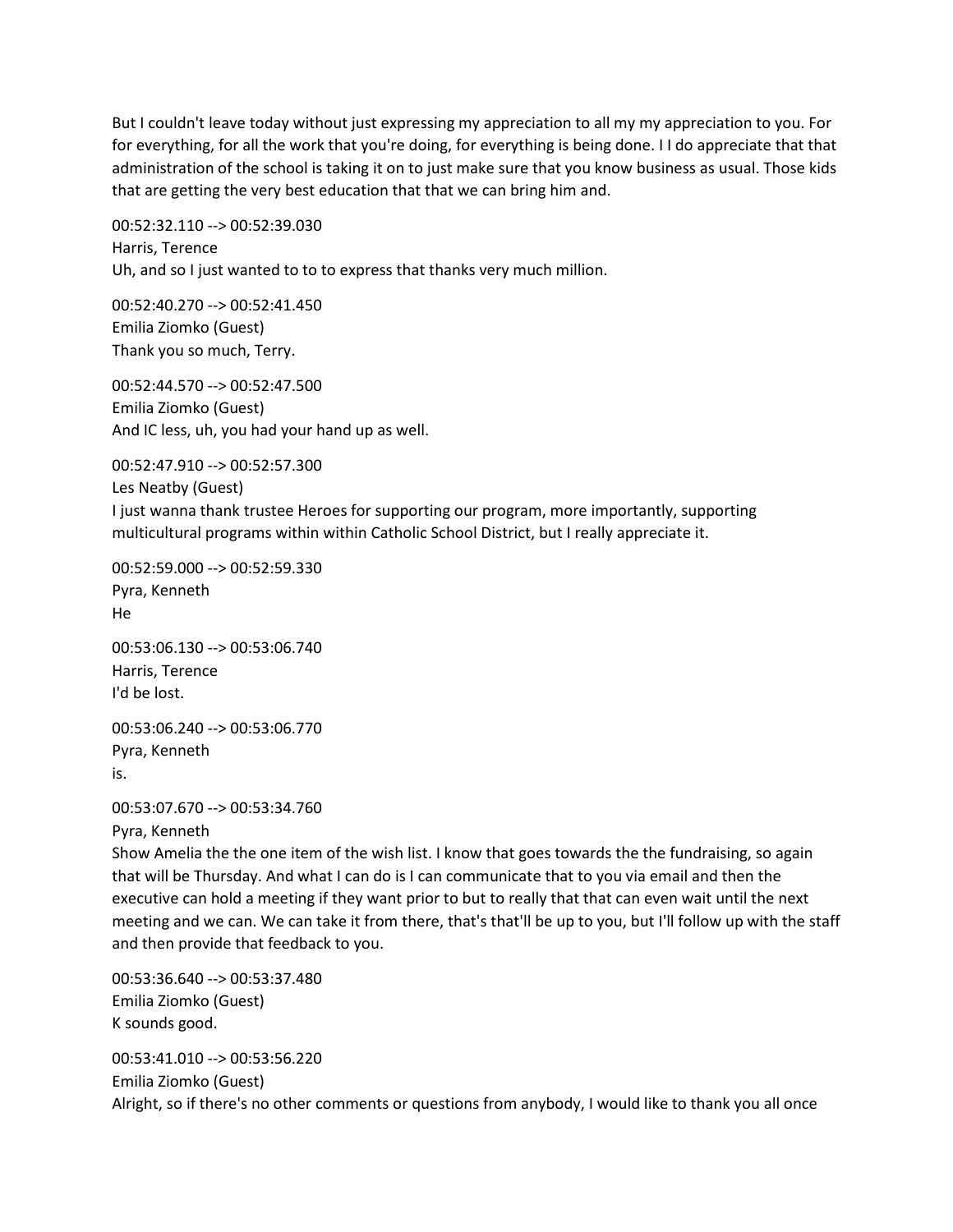again for joining us here tonight and especially thank you Terry for taking the time out of your night to to join us and for continued support of our program.

00:53:57.580 --> 00:54:07.280 Emilia Ziomko (Guest) And with that said, I would like to call this meeting adjourned at 6:57. Do I need Teresa motion for that? I don't quite remember this is my first time sharing right away.

00:54:05.290 --> 00:54:12.080 Stefanczyk, Pawel Yeah, I'm I mean yeah. I mean we need to decide on the date of the next meeting prior are German.

00:54:11.310 --> 00:54:12.860 Pyra, Kenneth Yes Yep Yep.

00:54:13.600 --> 00:54:16.880 Emilia Ziomko (Guest) Thank you thank you Papa. OK yeah, let's take a look up.

00:54:19.950 --> 00:54:24.250 Emilia Ziomko (Guest) Welp, Decembers here already. So how about January the 10th?

00:54:25.130 --> 00:54:27.060 Emilia Ziomko (Guest) As our next fair and Council meeting.

00:54:30.050 --> 00:54:32.180 Emilia Ziomko (Guest) I will stick to the Mondays at 6:00 PM.

00:54:34.080 --> 00:54:35.040 Pyra, Kenneth That works for me.

00:54:36.540 --> 00:54:39.010 Emilia Ziomko (Guest) OK, alright thank you very much guys.

00:54:39.850 --> 00:54:46.080 Les Neatby (Guest) Uh, this to the rest of parent council. Do we wanna just chat quickly after this is over or do you wanna just wait till?

00:54:46.750 --> 00:54:47.270 Les Neatby (Guest) Later.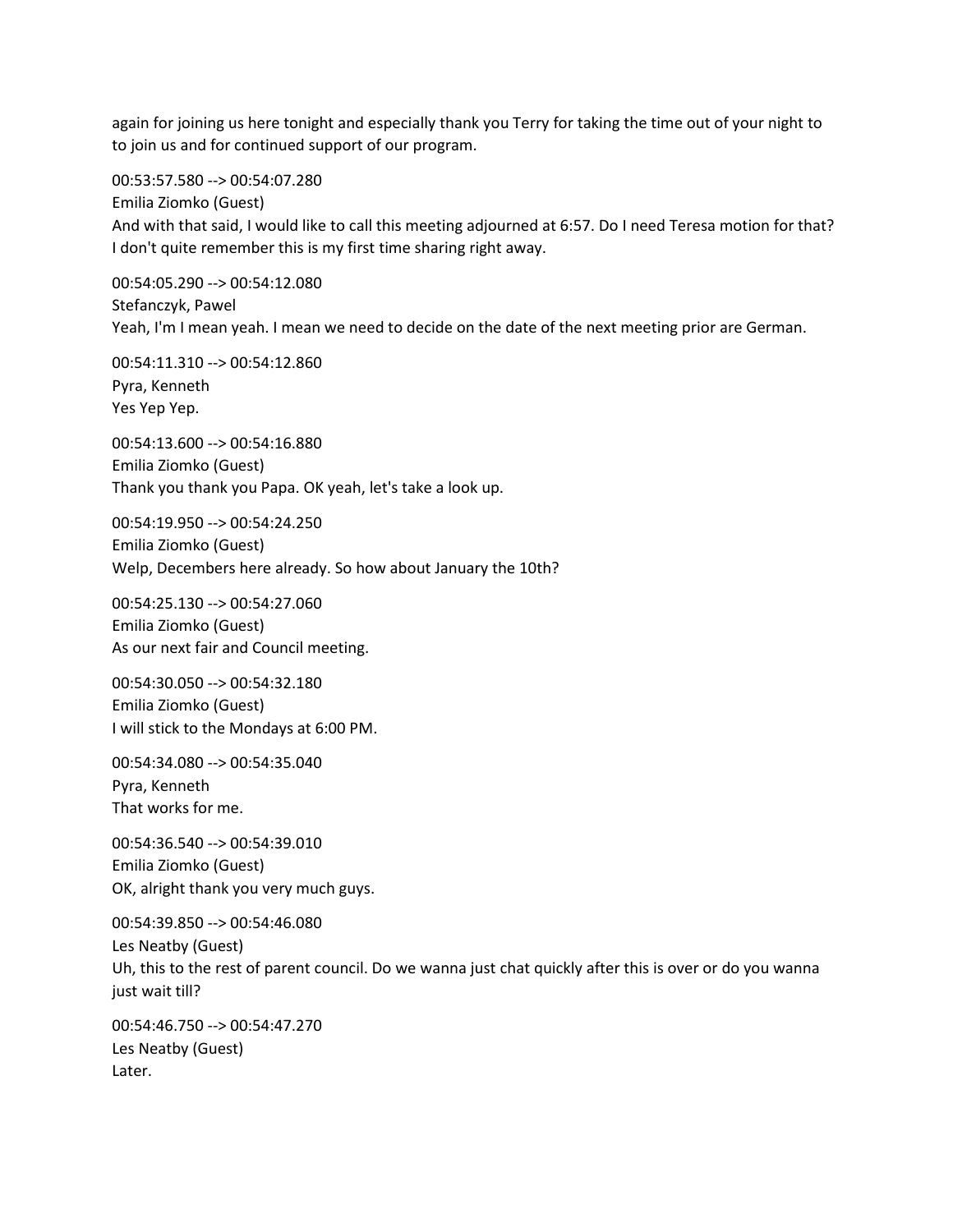00:54:48.690 --> 00:54:51.840 Harris, Terence Thanks folks, hold apart at this stage. Have a great day.

00:54:50.580 --> 00:54:51.130 Les Neatby (Guest) Thank you Sir.

00:54:51.130 --> 00:54:52.930 Pyra, Kenneth Thanks, take care carry thank you.

00:54:51.290 --> 00:54:51.910 Emilia Ziomko (Guest) Thank you.

00:54:53.230 --> 00:54:57.460 Emilia Ziomko (Guest) Thank you unless we can chat some at a later time.

00:54:57.840 --> 00:54:58.200 Les Neatby (Guest) OK.

00:54:58.650 --> 00:54:59.680 Emilia Ziomko (Guest) Alright, thank you.

00:54:59.940 --> 00:55:00.620 Les Neatby (Guest) Already thank you.

00:55:00.920 --> 00:55:03.830 Stefanczyk, Pawel But we need motion to adjourn the meeting so.

00:55:00.960 --> 00:55:01.690 Emilia Ziomko (Guest) OK, so.

00:55:03.210 --> 00:55:03.460 Les Neatby (Guest) Oh

00:55:03.250 --> 00:55:08.090 Emilia Ziomko (Guest) K So I would like to raise the motion to adjourn the meeting at 658. Anybody to 2nd?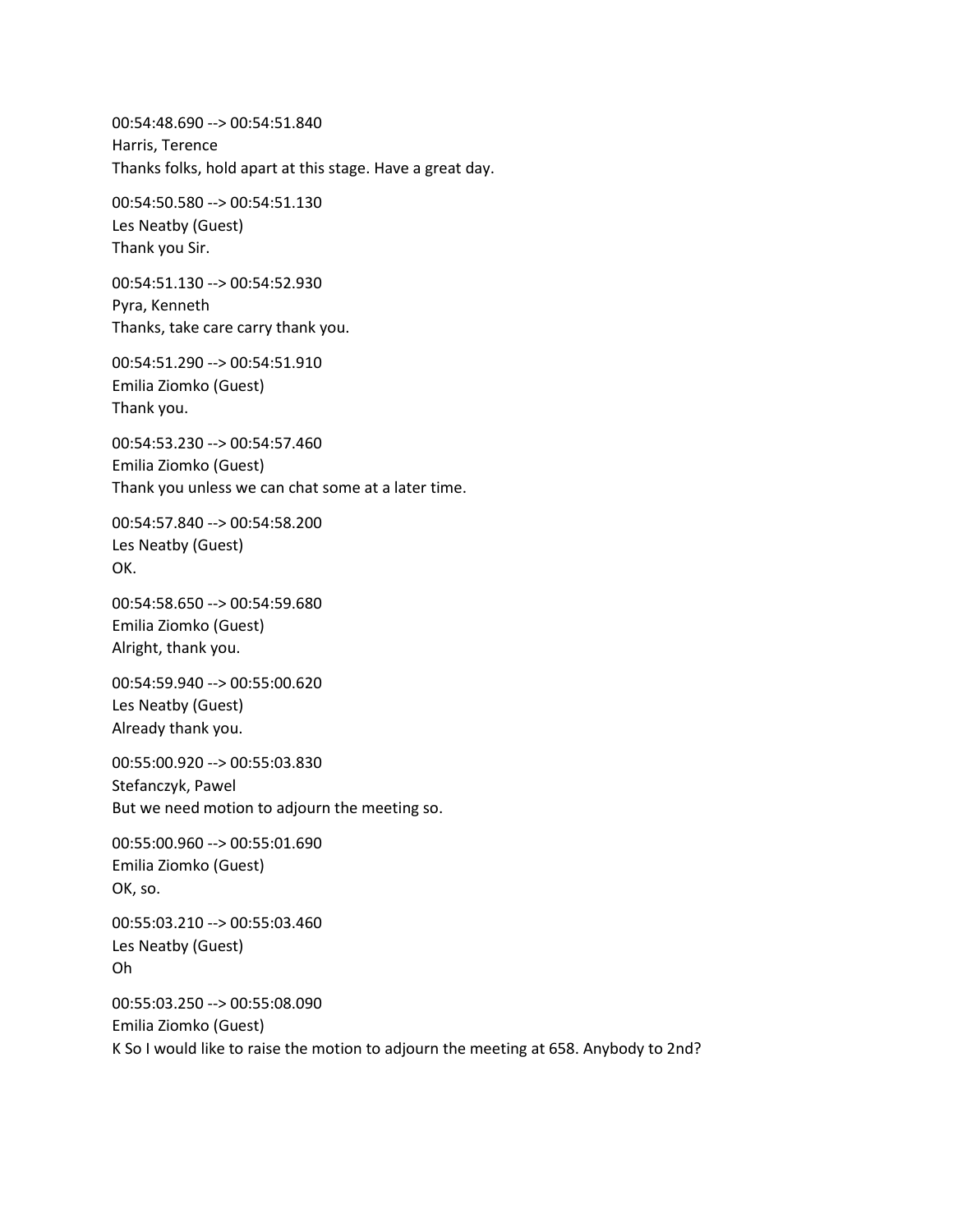00:55:11.980 --> 00:55:12.960 Pyra, Kenneth So they put a hand up.

00:55:13.890 --> 00:55:16.090 Stefanczyk, Pawel Having this card OK, now you need 250%.

00:55:23.020 --> 00:55:25.730 Emilia Ziomko (Guest) Alright, perfect, so we've got 3.

00:55:26.660 --> 00:55:28.500 Emilia Ziomko (Guest) People alright, thank you guys.

00:55:27.570 --> 00:55:28.990 Stefanczyk, Pawel So so keep going.

00:55:29.650 --> 00:55:30.640 Emilia Ziomko (Guest) Oh, I have to keep.

00:55:31.380 --> 00:55:32.570 Stefanczyk, Pawel No, no, I'm joking.

00:55:32.810 --> 00:55:33.180 Emilia Ziomko (Guest) Oh

00:55:34.530 --> 00:55:34.980 Stefanczyk, Pawel You know?

00:55:34.660 --> 00:55:35.630 Pyra, Kenneth Well, that's awesome.

00:55:34.790 --> 00:55:35.780 Emilia Ziomko (Guest) Pablo

00:55:36.110 --> 00:55:36.700 Stefanczyk, Pawel Hi.